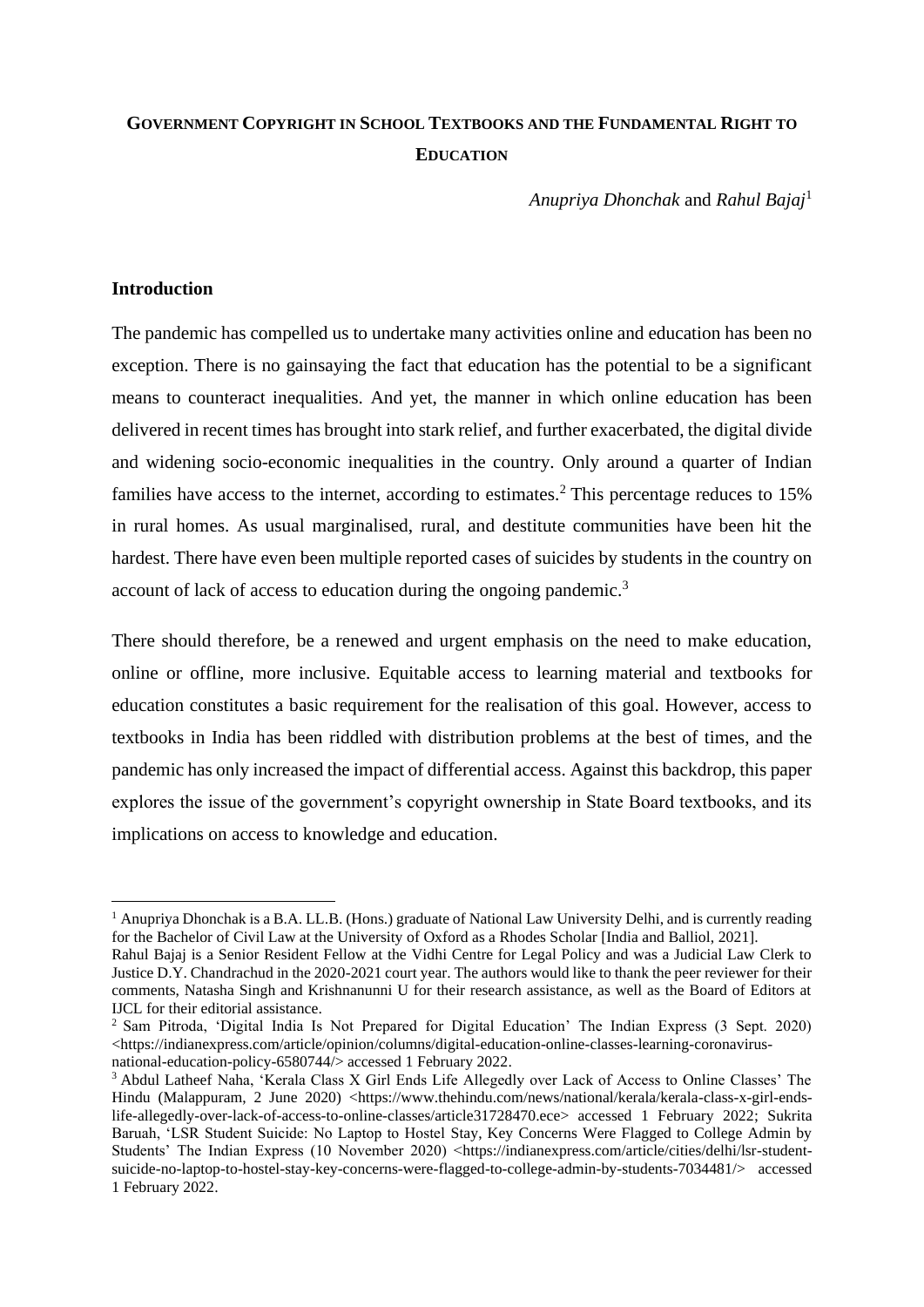To this end, in **Part I** of our analysis, we outline the rationale behind vesting copyright ownership with the government for school textbooks. In **Part II**, we highlight the scope, potential and limits of user rights under the Indian Copyright Act, particularly for the purposes of making learning materials available in the context of the pandemic. Based on this, in **Part III**, we underscore the fashion in which the copyright policies of some state governments, which cover the content of school textbooks, impede, as opposed to facilitating, access to education. In particular, we analyse how restrictive licensing conditions in these policies, which gatekeep government owned copyrighted material, serve as fetters to ensuring meaningful access to these materials. After having clearly identified the problems at hand, our focus will switch to offering a blueprint for a solution to these problems that is grounded in a rights-based framework. In this regard, in part IV, we will analyze Indian case law that outlines the contours of the Right to Education ["RtE"]. This analysis will lay the groundwork for a discussion on the fashion in which, as the owner of copyright over educational materials, the state must comply with its obligations under the RtE. Thus, we will argue that textbooks in which copyright is owned by the government should be made available via Creative Commons (CC) Licenses that allow for commercial and non-commercial re-use while ensuring the integrity of the work, and ultimately fulfilling the goal of wider public dissemination of educational material. We will finally conclude that this approach ensures the practical operationalization of the RtE in a manner that holds the government accountable for complying with the obligations that the right entails.

## **I. Government's Role as Publisher and Copyright Owner**

India has played a pivotal role in making knowledge available to the public by emphasising the need for broad exceptions for educational access within its copyright law and negotiating for the framing and interpretation of international treaties in a manner that is aligned with the needs of developing countries.<sup>4</sup> The Government's involvement in publishing is historically rooted

<sup>4</sup> Prashant Reddy T and Sumathi Chandrashekaran, 'New Delhi Challenges the Berne Convention', *Create, Copy, Disrupt: India's Intellectual Property Dilemmas* (OUP 2016); Vishal Rakhecha, 'Works of the Indian Government' The Internet Archive (2020) [<http://archive.org/details/works.of.indian.government>](http://archive.org/details/works.of.indian.government) accessed 1 February 2022.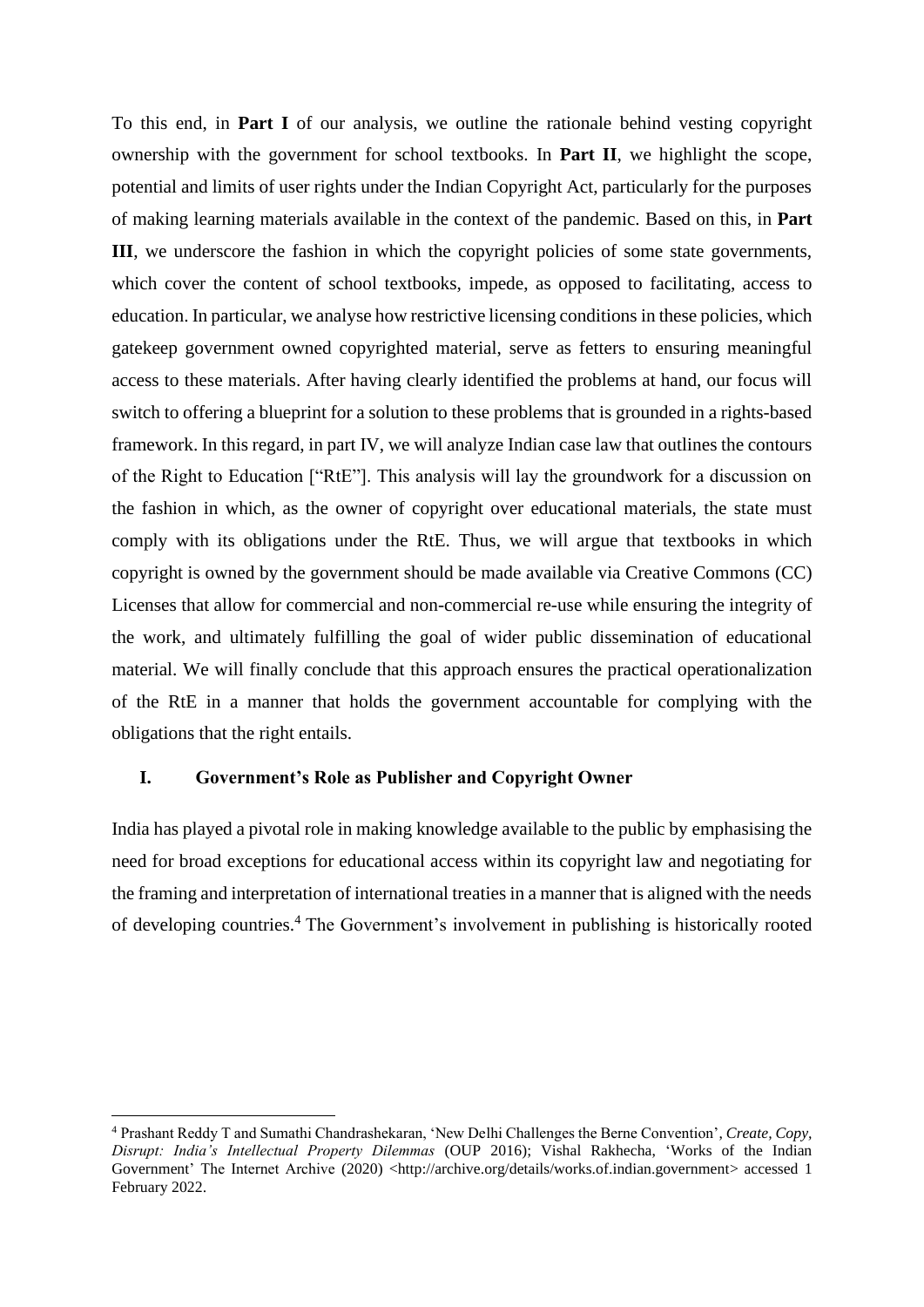in increasing accessibility of knowledge for the public,<sup>5</sup> and to some extent, in efforts towards national integration or nation building.<sup>6</sup>

The National Council of Educational Research and Training (NCERT) was established by the government in 1961. By the late 1960s, all of India's states had established their own (state) textbook boards. The NCERT created model textbooks for schools and for publication and adoption by these state textbook boards. This ushered in a new trend in the country's publishing business, which had previously been dominated by private publishers.

The government's role as a publisher can allow it to set affordable prices and distribute widely. This objective to increase accessibility of education has now been constitutionalised as the Right to Education (RtE), recognised by the Supreme Court<sup>7</sup> and codified by a constitutional amendment.<sup>8</sup>

The publication of textbooks by state governments via state boards<sup>9</sup>, and by the Central Government via the NCERT<sup>10</sup> are a part of this endeavour. As pointed out by R.R. Diwakar to Bhopinder Singh Man during the Constituent Assembly Debates, these initiatives were motivated by social interest goals, and hence, they were reliant on government support<sup>11</sup>, and designed to only recoup costs for printing and distribution, for their sustenance.<sup>12</sup>

Rewarding knowledge production and creative effort through maximising commercial advantage via exclusive rights, is an incentive that does not apply to government works whose

<sup>&</sup>lt;sup>5</sup> TS Krishnamurthi 'Promoting book production: Role of the Government of India' (1972) 19(1) Annals of Library and **Information** Library and and Information Studies

 $\langle$ http://nopr.niscair.res.in/bitstream/123456789/28236/1/ALIS%2019%281%29%205-11.pdf> accessed 1 February 2022; Public Accounts Committee, 'National Book Trust: Ministry of Human Resource Development (Department of Education)' [<http://10.246.16.188:80/handle/123456789/4841>](http://10.246.16.188/handle/123456789/4841) accessed 1 February 2022; National Council of Educational Research and Training, 'Review of Education in India (1947-61): First Year Book of Education' [<http://14.139.60.153/handle/123456789/4602>](http://14.139.60.153/handle/123456789/4602) accessed 1 February 2022; Estimates Committee, 'Twelfth Report on All India Radio (1954-55) Pertaining to Ministry of Information and Broadcasting' [<http://10.246.16.188:80/handle/123456789/56670>](http://10.246.16.188/handle/123456789/56670) accessed 1 February 2022; Coonoor Kriplani, Building Nationhood through Broadcast Media in Postcolonial India (2017) 22(1) Contemporary Postcolonial Asia, [<https://www.asianstudies.org/publications/eaa/archives/building-nationhood-through-broadcast-media-in](https://www.asianstudies.org/publications/eaa/archives/building-nationhood-through-broadcast-media-in-postcolonial-india/)[postcolonial-india/>](https://www.asianstudies.org/publications/eaa/archives/building-nationhood-through-broadcast-media-in-postcolonial-india/) accessed 1 February 2022.

<sup>6</sup> Committee, 'Twelfth Report on All India Radio (1954-55) Pertaining to Ministry of Information and Broadcasting' (n 5); Kriplani (n 5).

<sup>7</sup> *Miss Mohini Jain v State of Karnataka and Ors*, 1992 AIR 1858.

<sup>&</sup>lt;sup>8</sup> The Constitution of India,  $86<sup>th</sup>$  Amendment, 2002.

<sup>9</sup> National Council of Educational Research and Training, 'Survey of School Textbooks in India 1969-70' (1970) [<http://14.139.60.153/handle/123456789/4408>](http://14.139.60.153/handle/123456789/4408) accessed 1 February 2022.

<sup>&</sup>lt;sup>10</sup> National Council of Educational Research and Training (n 5) Objects of the Council, pg xxxv.

<sup>&</sup>lt;sup>11</sup> Constituent Assembly of India Debates (Legislative), Question and Answers - Part I, Answer by R.R. Diwakar to Bhopinder Singh Man on Publications Division (15 December 1949) [<http://10.246.16.188:80/handle/123456789/761566>](http://10.246.16.188/handle/123456789/761566) accessed 1 February 2022.

<sup>12</sup> Sahitya Akademi, 'Publication Policy' (Sahitya Akademi Website) [<http://www.sahitya](http://www.sahitya-akademi.gov.in/policies/publication_pricing_policy.jsp)[akademi.gov.in/policies/publication\\_pricing\\_policy.jsp>](http://www.sahitya-akademi.gov.in/policies/publication_pricing_policy.jsp) accessed 1 February 2022.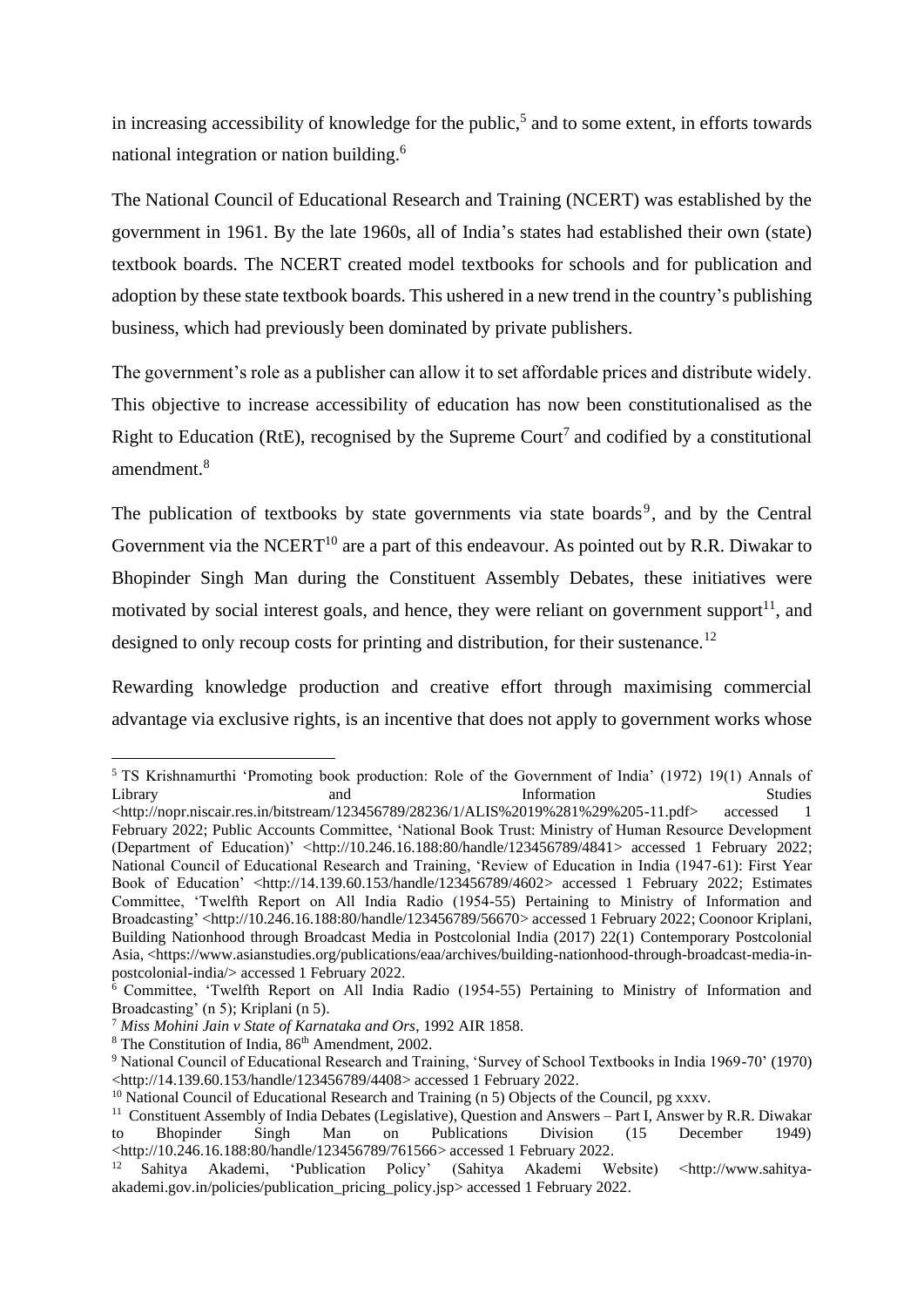primary motivation for creation is public dissemination.<sup>13</sup> In the case of government copyright in school textbooks, the incentivising of production via exclusive rights is not so important given that the government would have published these books even if there were no copyright protection. However, it may be argued that the government boards may need revenue to sustain the activity of knowledge production itself, even though many states have begun policies to make textbooks available for free.<sup>14</sup> Further, the cost of production of a specific work can be easily determined. However, the benefits that accrue via public dissemination of that work are harder to ascertain since they are intangible in nature.<sup>15</sup> Public dissemination of textbooks is no longer a charitable benefit but a prerequisite to the realisation of a fundamental right, the RtE, as we shall indicate in **Part IV** of this paper. Further, as we shall subsequently show, the existing jurisprudence on the RtE makes it clear that the government cannot cite financial constraints as an excuse for its failure to secure its enjoyment. <sup>16</sup> Therefore, the need to ensure widespread dissemination of government-owned textbooks has to take precedence over extracting financial returns from such textbooks.

As Vishal Rakhecha notes, even commercial re-use of these textbooks (with the adequate pricing regulations and suitable CC licenses to ensure affordability for students and encourage creativity for creators respectively) would promote the increased interaction between the public and the educational material.<sup>17</sup> Printed copies, adaptations or publications that add to existing material would only widen the dissemination of these works. If local publishers are not charged hefty royalties or licensing fees, they can make these books available at cheaper prices and

<sup>13</sup> Anne Fitzgerald, 'Crown Copyright' in B Atkinson and B Fitzgerald (eds.), *Copyright Future Copyright Freedom: Marking the 40th Anniversary of the Commencement of Australia's Copyright Act 1968* (Sydney University Press 2011); Pranesh Prakash, 'Copyrights and Copywrongs Why the Government Should Embrace the Public Domain' The Centre for Internet and Society (21 August 2013) [<https://cis-india.org/a2k/blogs/yojana](https://cis-india.org/a2k/blogs/yojana-august-2013-pranesh-prakash-copyrights-and-copywrongs-why-the-govt-should-embrace-the-public-domain)[august-2013-pranesh-prakash-copyrights-and-copywrongs-why-the-govt-should-embrace-the-public-domain>](https://cis-india.org/a2k/blogs/yojana-august-2013-pranesh-prakash-copyrights-and-copywrongs-why-the-govt-should-embrace-the-public-domain) accessed 1 February 2022.

<sup>&</sup>lt;sup>14</sup> Manmath Nayak, 'Free Textbooks Will Be Provided to Students From Class 6 to 12, Says Education Minister' India.com News, 26 February 2021) <https://www.india.com/education/free-textbooks-will-be-provided-tostudents-from-class-6-to-12-says-education-minister-4454356/> accessed 24 November 2021; Hepzi Anthony, 'State to Provide Textbooks to Private Aided, Government School Students' The Hindu (16 March 2017)  $\langle$ https://www.thehindu.com/news/cities/mumbai/state-to-provide-textbooks-to-private-aided-government-

[school-students/article17468775.ece>](https://www.thehindu.com/news/cities/mumbai/state-to-provide-textbooks-to-private-aided-government-school-students/article17468775.ece) accessed 1 February 2022; 'Process of Free Textbook Distribution among Assam Students Begins' The Shillong Times (2 June 2021) [<https://theshillongtimes.com/2021/06/02/process](https://theshillongtimes.com/2021/06/02/process-of-free-textbook-distribution-among-assam-students-begins/)[of-free-textbook-distribution-among-assam-students-begins/>](https://theshillongtimes.com/2021/06/02/process-of-free-textbook-distribution-among-assam-students-begins/) accessed 1 February 2022.

<sup>&</sup>lt;sup>15</sup> National Research Council, Public Sector Information, 'The Socioeconomic Effects of Public Sector Information on Digital Networks: Toward a Better Understanding of Different Access and Reuse Policies' (The National Academies Press 2009) [<https://www.nap.edu/catalog/12687/the-socioeconomic-effects-of-public](https://www.nap.edu/catalog/12687/the-socioeconomic-effects-of-public-sector-information-on-digital-networks)[sector-information-on-digital-networks>](https://www.nap.edu/catalog/12687/the-socioeconomic-effects-of-public-sector-information-on-digital-networks).

<sup>16</sup> *Avinash Mehrotra v Union of India* (2009) 6 SCC 398 [29]; Also see *State of Bihar and Ors. v The Bihar Secondary Teachers Struggle Committee, Munger & Ors.* (2019) 18 SCC 301 [78].  $17$  Rakhecha (n 4).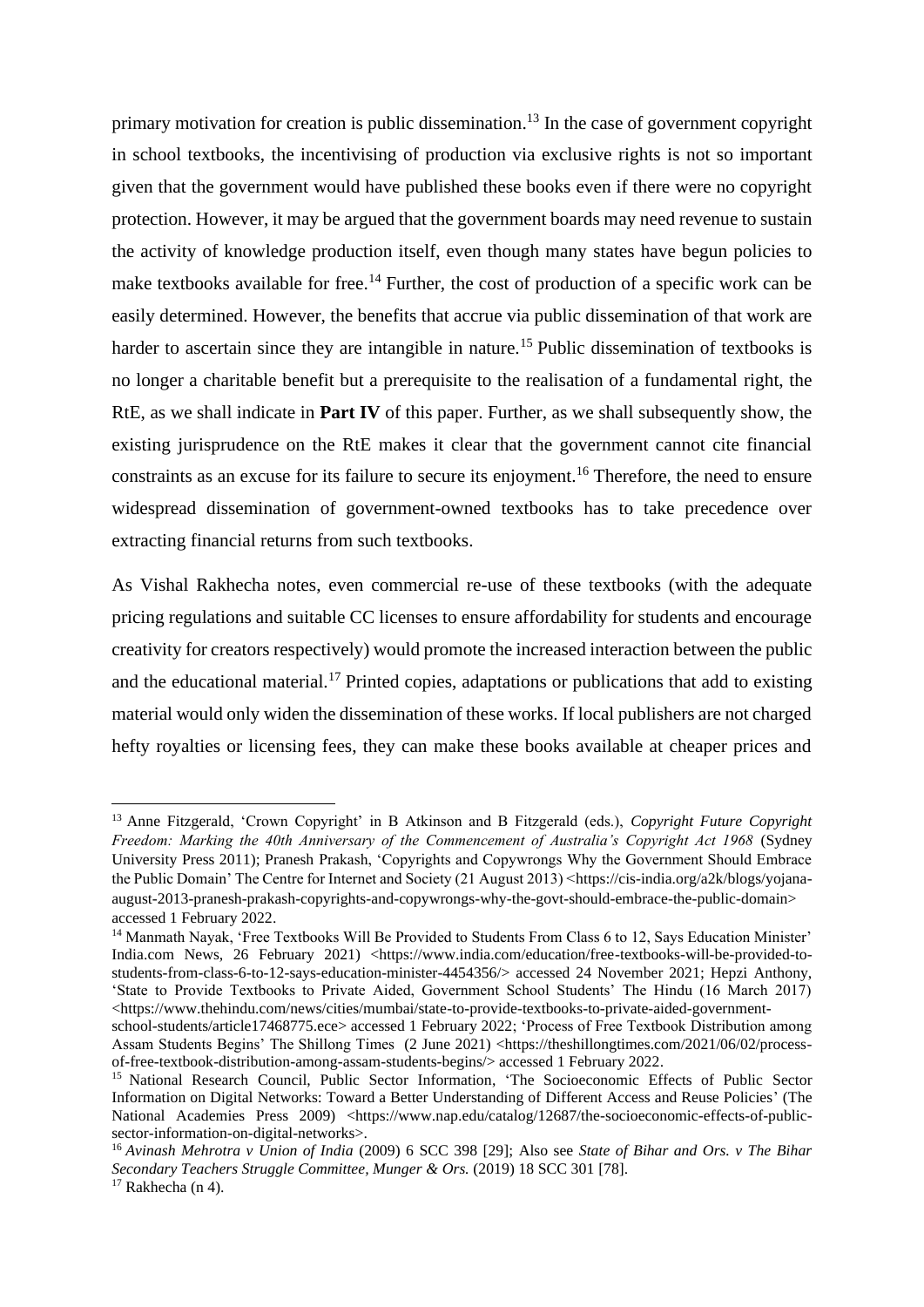reduce their distribution costs. Further, scanning and uploading books on repositories like the Internet Archive which permits optical character recognition, allows for better discoverability via search engines as well as greater access for the visually impaired.<sup>18</sup>

Access to textbooks in India has not improved adequately despite increasing access to the internet and smartphones. As per the Annual State of Education Report (ASER) survey findings in September 2020 (covering 52,227 rural households with school age children in 30 States and Union Territories), around 20% of rural children across the country have no textbooks at home. Smartphone ownership levels among rural households with school going children have doubled to 62% in 2020 from 36% in 2018.<sup>19</sup> However, one-third of children with smartphones and twothirds of children nationwide did not have access to any learning materials.<sup>20</sup> Interestingly, WhatsApp was the most commonly used mode of sending learning materials to students, with 75% of students who received some input, getting it via the app.<sup>21</sup> This reveals the importance of having easily downloadable textbooks and interactive material on the internet as well as copyright policies that do not impede their being transmitted to students electronically. Further, the lack of meaningful access to educational materials cannot be squared with the state's obligations under the RtE. It therefore becomes imperative to use the RtE as the prompt to help reverse this state of affairs, as we shall discuss in **Part 4**.

The launch of the Digital Infrastructure for School Education (DIKSHA), the Ministry of Human Resource Development's (MHRD) ambitious digital learning portal, in Tamil Nadu was upgraded via embedding QR codes in textbooks for Grades 1, 6, and 9 (later expanded to cover all grades, and also replicated across other States). Each QR code was linked to a content module hosted on the DIKSHA platform, which contains a video, animation or a quiz to allow students to grasp particular concepts. These QR code enabled textbooks were reported to have helped students in each of the  $45,000+$  government schools in Tamil Nadu<sup>22</sup> to access digital content as long as they had access to basic internet and a smartphone.<sup>23</sup> This demonstrates that

 $18$  Prakash (n 13).

<sup>19</sup> 'Nearly 20% of Rural School Children Had No Textbooks Due to COVID-19 Impact, Finds ASER Survey' The Hindu (New Delhi, 28 October 2020) [<https://www.thehindu.com/news/national/coronavirus-20-of-rural-school](https://www.thehindu.com/news/national/coronavirus-20-of-rural-school-children-had-no-textbooks-due-to-covid-19-impact-finds-aser-survey/article32966299.ece)[children-had-no-textbooks-due-to-covid-19-impact-finds-aser-survey/article32966299.ece>](https://www.thehindu.com/news/national/coronavirus-20-of-rural-school-children-had-no-textbooks-due-to-covid-19-impact-finds-aser-survey/article32966299.ece) accessed 1 February 2022.

 $20$  Id.

 $21$  Id.

<sup>&</sup>lt;sup>22</sup> Aparna Ramanujam, 'DIKSHA: The Long-Awaited Antidote to India's Education Crisis?' The Bastion (16 December 2019) [<https://thebastion.co.in/politics-and/diksha-the-long-awaited-antidote-to-indias-education](https://thebastion.co.in/politics-and/diksha-the-long-awaited-antidote-to-indias-education-crisis/)[crisis/>](https://thebastion.co.in/politics-and/diksha-the-long-awaited-antidote-to-indias-education-crisis/) accessed 1 February 2022.

 $^{23}$  ibid. However, it is also important to note that only 17.9% of the total government schools in Tamil Nadu have an internet facility as per the Unified District Information System for Education (UDISE+) Report for 2019-20. See A. Raghu Raman, 'Less than 20% of Tamil Nadu Govt Schools Have Internet' The Times of India (10 July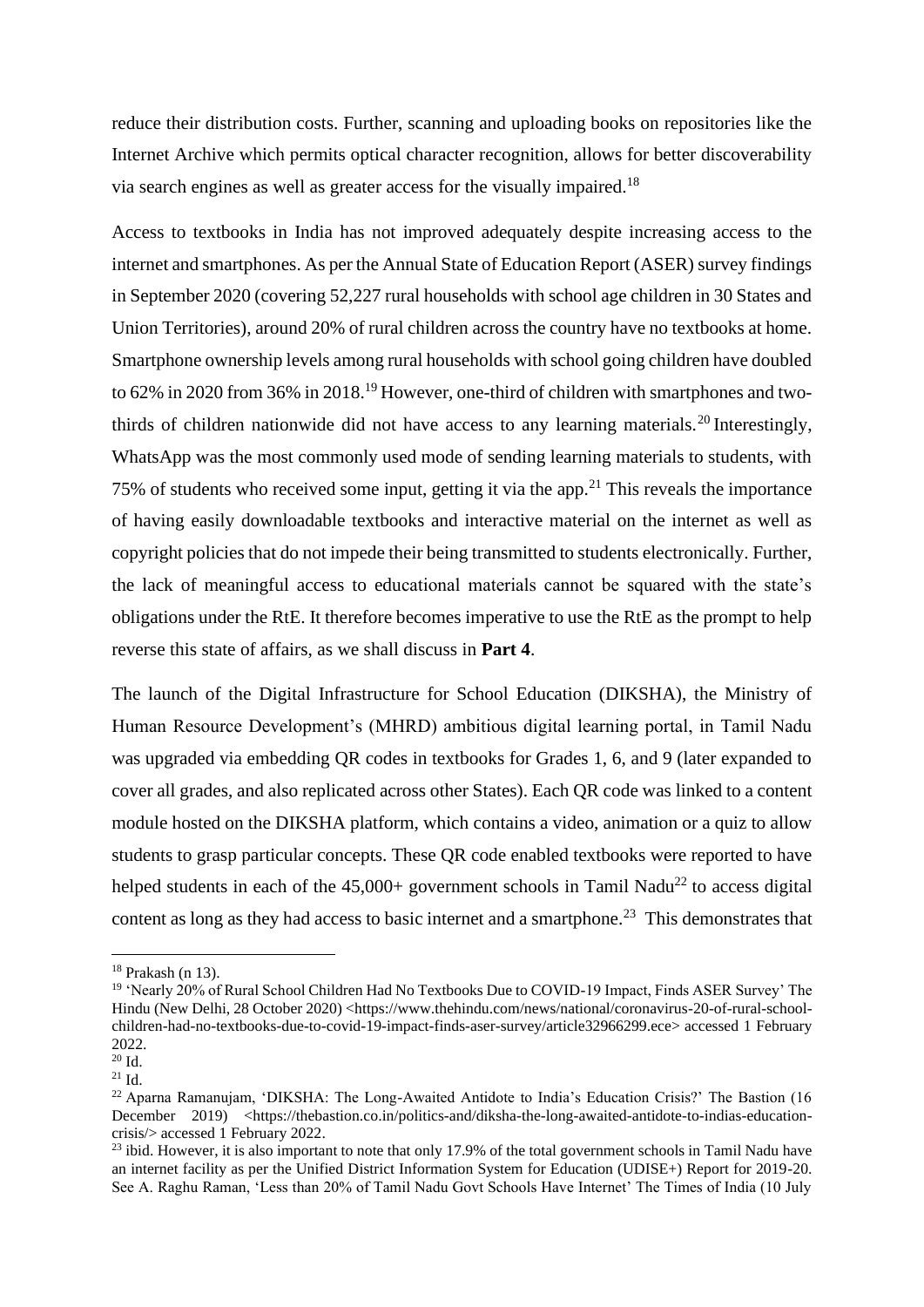digitising access to textbooks can enhance accessibility. As a result, this was rapidly scaled up across the country, and the MHRD, in a letter in 2020 to the NCERT, asked it to prepare QR code enabled textbooks.<sup>24</sup> E-contents in sign language as well as audio lessons for children with disabilities have also been uploaded on multiple DIKSHA portals.<sup>25</sup> However, the DIKSHA scheme is still at a formative stage in many states. In Assam, for instance, only 37 textbooks have received QR codes so far. Currently, activities are ongoing for modifying 152 textbooks in 2021 in 5 select languages: Assamese, English, Bodo, Bengali and Hindi.<sup>26</sup>

Other government initiatives to mitigate device availability and connectivity issues include sharing of videos of classes by instructors over WhatsApp or YouTube so that students can access these at their convenience. After the announcement of the lockdown period in India, commencing March 23, 2020, SWAYAM (Study Webs of Active learning for Young Ambitious Minds), an online learning platform run by the MHRD, has attracted at least 50,000 new subscribers.<sup>27</sup> SWAYAM Prabha DTH channels allow pre-recorded sessions to be aired on television and radio (via All India Radio). SWAYAM's growth can be attributed to the provision of free access to top learning resources.<sup>28</sup> Previously, SWAYAM classes were timelimited and required advance enrolment. Students, parents, and instructors can now utilise these platforms for free to make the most of the lockdown period. Every day, more than 50,000 individuals watch the videos on SWAYAM Prabha DTH TV channels. <sup>29</sup> Similarly, the National Digital Library is now being used by almost 43,000 people each day, which is more than double the usual number of users that accessed it. $30$ 

However, hosting learning materials over online platforms whose videos are available for free may lead to copyright concerns. Such concerns can arise if the material being taught is from a

<sup>2021)</sup>  $\langle$ https://timesofindia.indiatimes.com/city/chennai/only-20-of-tn-govt-schools-have[internet/articleshow/84278093.cms>](https://timesofindia.indiatimes.com/city/chennai/only-20-of-tn-govt-schools-have-internet/articleshow/84278093.cms) accessed 1 February 2022.

<sup>&</sup>lt;sup>24</sup> Kritika Sharma, 'NCERT textbooks to turn smarter with OR codes, syllabus set to be revised' The Print (27) June, 2020) [<https://theprint.in/india/education/ncert-textbooks-to-turn-smarter-with-qr-codes-syllabus-set-to](https://theprint.in/india/education/ncert-textbooks-to-turn-smarter-with-qr-codes-syllabus-set-to-be-revised/449230/)[be-revised/449230/>](https://theprint.in/india/education/ncert-textbooks-to-turn-smarter-with-qr-codes-syllabus-set-to-be-revised/449230/) accessed 1 February 2022.

<sup>&</sup>lt;sup>25</sup> Rajlakshmi Ghosh 'E-content for children with special needs must be diverse and flexible' Times of India (23 June, 2021) [<https://timesofindia.indiatimes.com/home/education/news/e-content-for-children-with-special](https://timesofindia.indiatimes.com/home/education/news/e-content-for-children-with-special-needs-must-be-diverse-and-flexible/articleshow/83771537.cms)[needs-must-be-diverse-and-flexible/articleshow/83771537.cms>](https://timesofindia.indiatimes.com/home/education/news/e-content-for-children-with-special-needs-must-be-diverse-and-flexible/articleshow/83771537.cms) accessed 1 February 2022

<sup>&</sup>lt;sup>26</sup> 'DIKSHA and Energized Textbooks for Elementary Secondary and Higher Secondary Level' Government Of Assam, Elementary Education, SCERT [<https://scert.assam.gov.in/frontimpotentdata/diksha-and-energized](https://scert.assam.gov.in/frontimpotentdata/diksha-and-energized-textbook)[textbook>](https://scert.assam.gov.in/frontimpotentdata/diksha-and-energized-textbook) accessed 1 February 2022.

<sup>&</sup>lt;sup>27</sup> 'Lockdown Impact: Government's e-learning platforms witness surge in subscribers' ET Government (29 March 2020) [<https://government.economictimes.indiatimes.com/news/education/lockdown-impact](https://government.economictimes.indiatimes.com/news/education/lockdown-impact-governments-e-learning-platforms-witness-surge-in-subscribers/74870839)[governments-e-learning-platforms-witness-surge-in-subscribers/74870839>](https://government.economictimes.indiatimes.com/news/education/lockdown-impact-governments-e-learning-platforms-witness-surge-in-subscribers/74870839) accessed 1 February 2022.

 $^{28}$  ibid.

 $29$  ibid.

 $30$  ibid.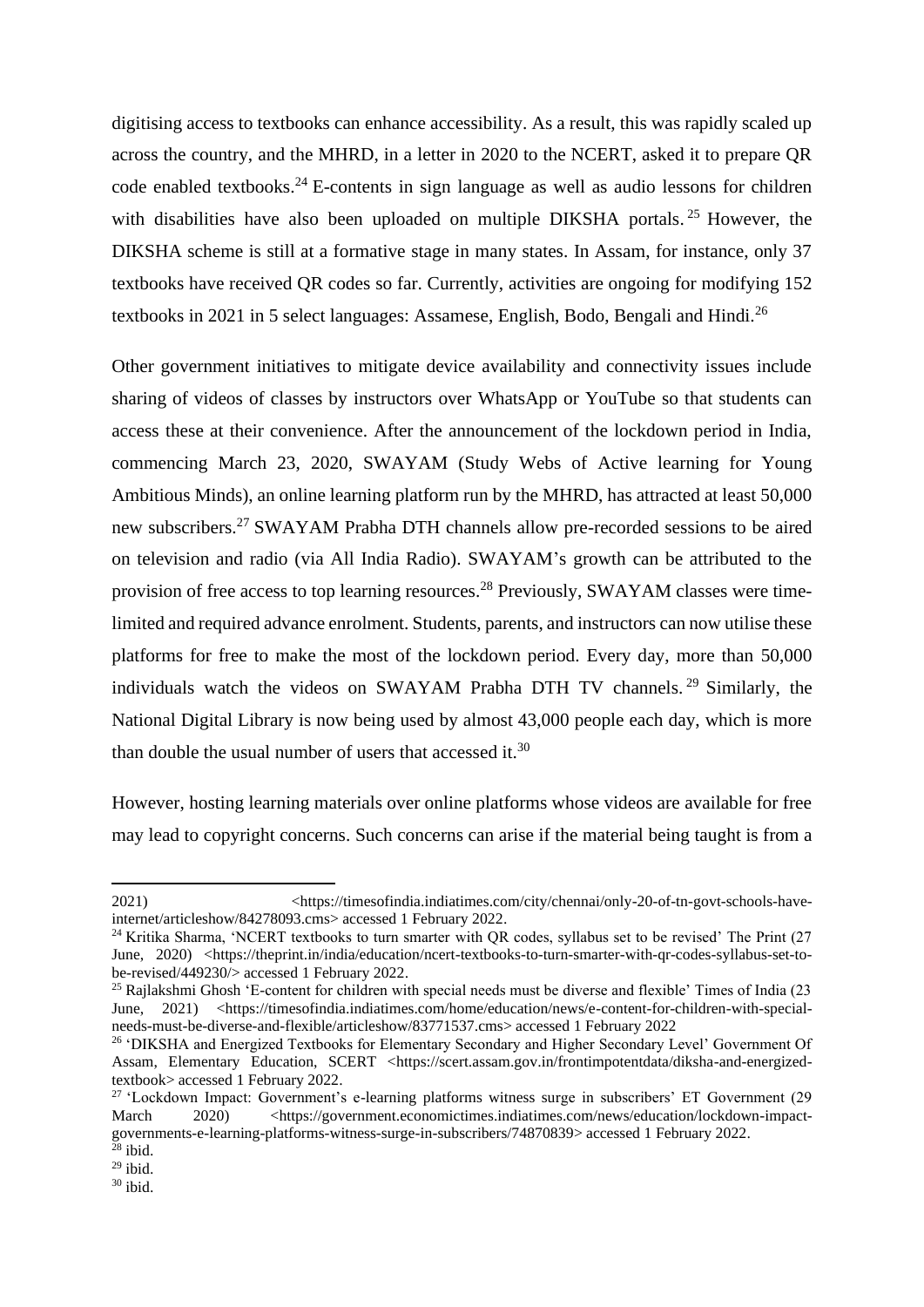State Board textbook, the licensing of and copyright in which is aggressively protected. Hence, in the following section we examine the scope and limitations of user rights for education under Indian Copyright law.

# **II. User Rights for Education under Indian Copyright Law**

Section 52(1)(i) allows the reproduction of any work by a teacher or pupil in the course of instruction. J. Endlaw on the Single Bench of the Delhi High Court held in the *DU photocopy* case that rights under S.52 of the Copyright Act are meant to facilitate public access to information.<sup>31</sup> Therefore, they are to be interpreted expansively, instead of narrowly as exceptions to infringement  $(S.51)$ .<sup>32</sup> The Division Bench in the case affirmed J. Endlaw's position that S.52(1)(a) which was a general provision would not widen or restrict the scope of S.52(1)(h), S.52(1)(i) and S.52(1)(j) which constitute special provisions covering the field of education/instruction. Without determining whether 'in the course of instruction' was a phrasal verb or noun, the Court held that it should be widely interpreted as the entire process or programme of education as in a semester.<sup>33</sup> It also held that this would include the pre-reading of materials distributed prior to class to enable an interactive learning environment via group discussions etc.<sup>34</sup>

Pertinently, the Court negated the plaintiff's contention that 'course of instruction' was confined to the time and place of instruction, and held that it would include anything that could be justified for the purpose of instruction. This, it held, would include steps commencing at a time prior to lecturing and continuing till after it. It also noted that apart from S.52(1)(a), which provides for the right to a "fair dealing" of any copyrightable work, other rights/purposes enumerated under S.52 would not have to meet the express requirement of fair dealing. Thus, S.52(1)(h) and S.52(1)(i) were recognised as affirmative purposes exempt from infringement. The fairness of use under these Sections can be deemed to be presumed by the legislature as long as it is justified by the purpose specified. Further, there are no quantitative restrictions on the extent of the reproduction.<sup>35</sup>

<sup>31</sup> *The Chancellor, Masters & Scholars of the University of Oxford & Ors v Rameshwari Photocopy Services* ("DU Photocopy case") 2016 (68) PTC 386 (Del) [15] (Single Judge Bench). The Single Bench's position in this regard was affirmed by the Division Bench's decision as well.

 $32$  DU Photocopy case (Single Judge Bench) [41].

 $33$  DU Photocopy case 2016 (235) DLT 409 (Division Bench decision) [36].

 $34$  ibid.

<sup>35</sup> ibid [51].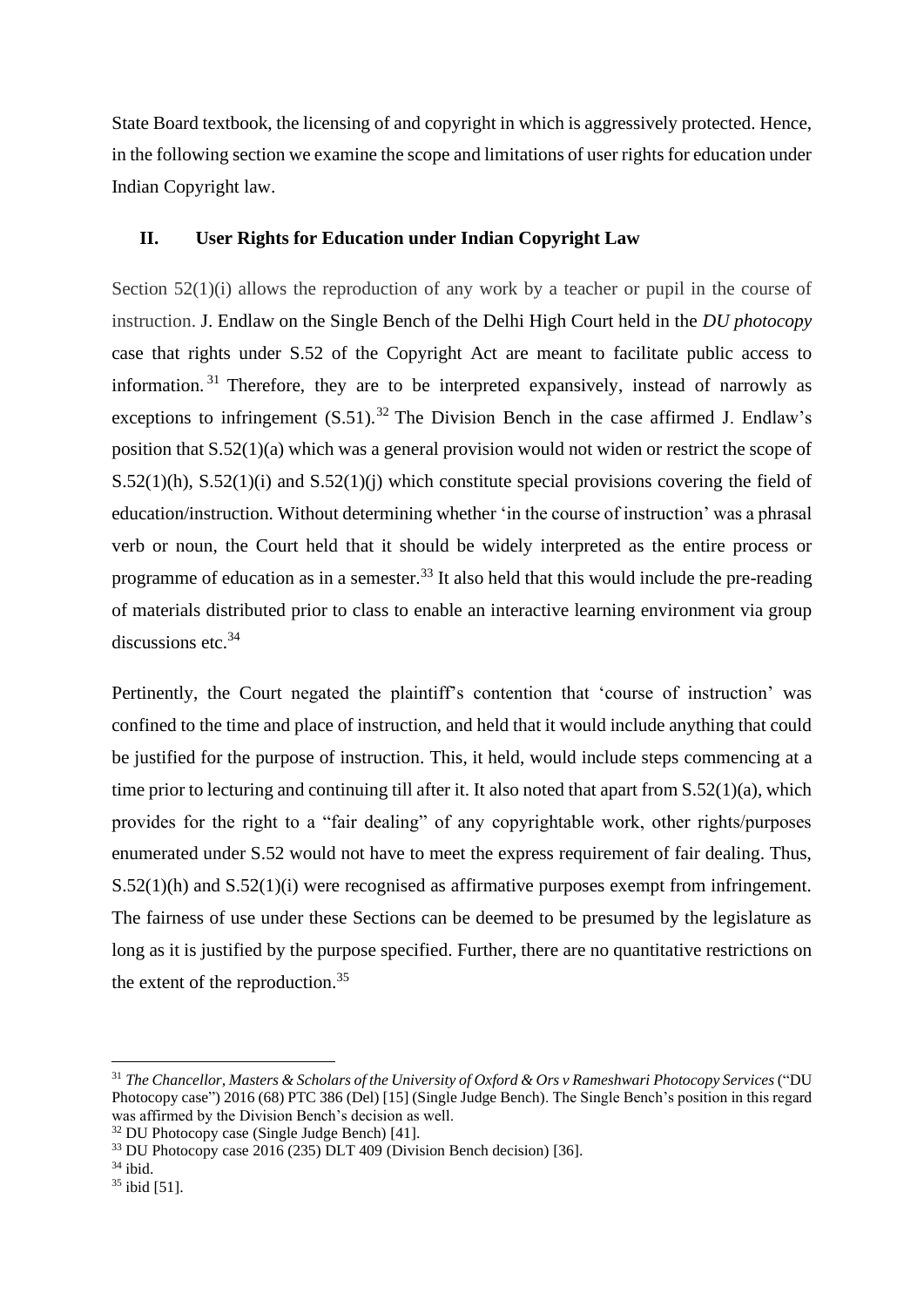Importantly, Supreme Court precedents were relied upon by the Division Bench to highlight that statutes must be interpreted as per societal realities.<sup>36</sup> Explanation (d) to S.32 of the Act defines the phrase 'purposes of teaching, research and scholarship' as '(i) purposes of instructional activity at all levels in educational institutions, including Schools, Colleges, Universities and tutorial institutions; and (ii) purposes of all other types of organized educational activity'. Thus, both the Single Judge Bench and the Division Bench held that, notwithstanding the difference in the wordings of Section 52(1) clauses (j) and (i), wherein clause (j) used the term 'educational institution', and clause (i) only used the terms 'teacher' and 'pupil', S.52(1)(i) would apply beyond individualised teacher-pupil interactions to encompass all organized educational activity by teachers, students or institutions.

Given the realities of the pandemic and the shift to organized online teaching, the geography and medium of instruction has changed. However, that does not curtail the expansive nature of permitted uses under S.52(1)(a), S.52(1)(h) and S.52(1)(i). Notably, the Single Bench decision mentioned that most students today scan pages from books that they are required to read, and read them on their electronic devices. The Court held that such uses are exempt from infringement.<sup>37</sup>

Section 52(1)(i)'s broad interpretation can potentially allow school libraries to distribute digitised versions of course packs, as well as other library collections to their students.<sup>38</sup>

The mandate for enabling access to, and distributing school textbooks as part of the state's obligations under the Right to Education would particularly be useful here to counter any claims of infringement and allow for easier access via freely available online downloads. Specifically, in light of the state's affirmative obligation to promote educational access that we shall flesh out in **Part 4**, it stands to reason that any arguments by the state to curtail the free download of educational content that it owns copyright over are unlikely to find purchase in a court.

Digitisation and distribution/sharing/lending of reading materials by libraries can also arguably constitute 'private or personal use, for research' under S.52(1)(a)(i). The Canadian Supreme Court in *Alberta (Education) v. Canadian Copyright Licensing Agency<sup>39</sup>, held that the notion* 

<sup>36</sup> ibid [11] relying on *S.P. Gupta v President of India* 1981 Supp SCC 87; *State of Maharashtra v Dr. Praful B. Desai* (2003) 4 SCC 601.

<sup>37</sup> DU Photocopy case (Single Judge Bench) [78].

<sup>38</sup> Divij Joshi, 'The Legality of Digital Libraries in a Lockdown', SpicyIP (29 April 29, 2020) [<https://spicyip.com/2020/04/the-legality-of-digital-libraries-in-a-lockdown.html>](https://spicyip.com/2020/04/the-legality-of-digital-libraries-in-a-lockdown.html) accessed 1 February 2022.  $39$  (2012) 2 SCR 345 [27].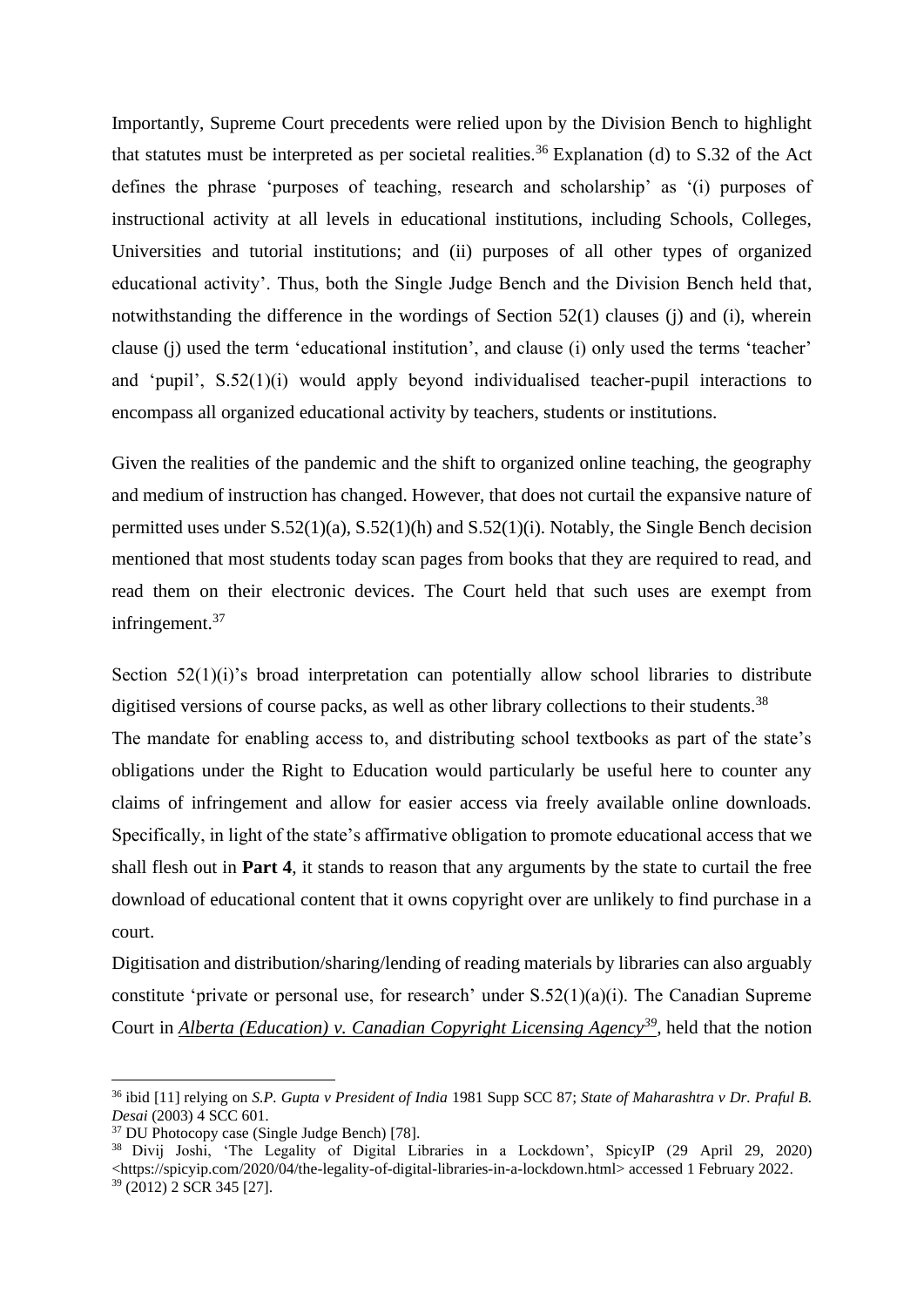of 'private study' should not be construed in a way that requires users to "*view copyrighted works in splendid isolation. Studying and learning are essentially personal endeavours, whether they are engaged in with others or in solitude. By focusing on the geography of classroom instruction rather than on the concept of studying, the Board again artificially separated the teachers' instruction from the students' studying*." This finding supports the argument that multiple users with copies (offline or online) of the copyrighted textbooks in question working together would still be said to engage in private study. This is because of the personal nature of the endeavour of studying and research. Further, in the case of *CCH Canadian v. Law Society of Upper Canada*, the Canadian Supreme Court had noted that the amount of material copied has to be assessed in light of the purpose of use.<sup>40</sup> It held that for purposes such as research and private study, copies of entire academic works may be required to be made.<sup>41</sup>

Alternatives available, the nature of the dealing (commercial or non-commercial) and adverse impact on the market for the materials are some contextual factors that determine fair dealing. The Division Bench in the *DU Photocopy* case observed that citizens with improved literacy, education and earning potential in the long run expand the market for copyrighted materials.<sup>42</sup> In light of this insight, and the lack of alternatives to access physical educational materials during a pandemic or because of distribution failures in ordinary circumstances, the fair dealing analysis should conclude in favour of permitting distribution of reading and learning materials online for educational purposes.

Currently, the Copyright Act is woefully inadequate in addressing concerns relating to the creation of digital libraries, even in emergency situations such as the pandemic. The 2012 Copyright Amendment Act added Section 52(1)(n), which allows a "non-commercial public library" to store a digital copy of works that it already owns a physical copy of for the purpose of preservation. While this enables the storing of a digital copy, it leaves open the question of whether or not that copy can be distributed or communicated.<sup>43</sup> Aside from issues of digital access,<sup>44</sup> making academic resources available to students via the internet, at least in the same

<sup>40</sup> 2004 SCC 13 [56].

<sup>41</sup> Id.

<sup>42</sup> DU Photocopy case (Division Bench decision) [36].

<sup>43</sup> Namratha Murugeshan 'CovEducation, Copyright and Fair Use in India' SpicyIP (17 April, 2020) [<https://spicyip.com/2020/04/coveducation-and-copyright.html>](https://spicyip.com/2020/04/coveducation-and-copyright.html) accessed 1 February 2022.

<sup>44</sup> 'Learning Rebooted: Online Education During Covid-19 Lockdown Puts Spotlight on India's Digital Divide' News18 (03 April, 2020) [<https://www.news18.com/news/india/learning-rebooted-online-education-during](https://www.news18.com/news/india/learning-rebooted-online-education-during-covid-19-lockdown-puts-spotlight-on-indias-digital-divide-2563265.html)[covid-19-lockdown-puts-spotlight-on-indias-digital-divide-2563265.html>](https://www.news18.com/news/india/learning-rebooted-online-education-during-covid-19-lockdown-puts-spotlight-on-indias-digital-divide-2563265.html) accessed 1 February 2022.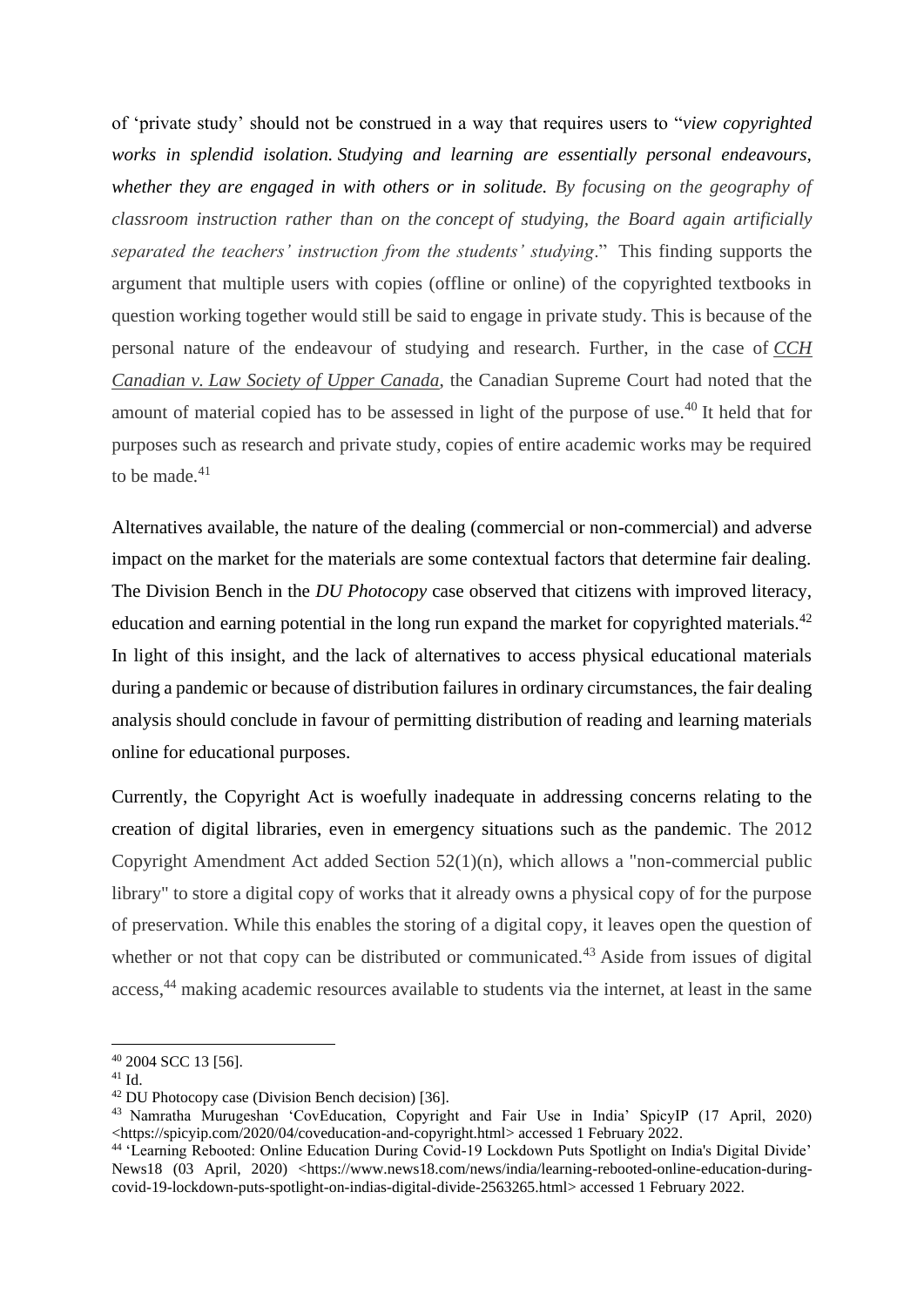way that physical resources should have been available before the pandemic (library borrowing, copying, etc.) is crucial. For example, in an emergency, user rights could be strengthened to allow schools and universities to convert their library catalogues to digital repositories and share online course packs without awaiting permission and licenses from copyright owners. Digitising access can greatly benefit the visually impaired, as they can gain access to digital titles accessible with screen readers and participate more effectively in our knowledge economy.<sup>45</sup>

Uploading recorded videos of classes on platforms such as YouTube for asynchronous access to mitigate the impact of inequalities in access to the internet can also pose a host of issues under the Copyright Act. As per S.3 of the Copyright Act, 'publication' refers to making a work publicly available via copies or communication of the work to the public. Uploading recorded lectures on YouTube and other platforms for public access would fall under the definition of publication, and thereby be subject to S.52(1)(h) which constrains the use of copyrighted works in such publications to two short passages from the work. This is in stark contrast with S.52(1)(i) which does not limit the quantity of the material that can be reproduced.

Sharing materials primarily through WhatsApp and YouTube also entails a high level of dependence on private entities for the provision of an essential service, i.e. education. This makes education subject to the platform's policies, which may not be desirable even if it has emerged as the most convenient option. Even though platforms like YouTube provide Fair Use Protection,<sup>46</sup> anyone can file copyright take down notices. Taking permission from a copyright owner can be especially onerous and time consuming. Further, in March 2020, YouTube notified its regular creators that on account of greater reliance on automated systems instead of human reviewers for determining whether uploaded materials are infringing or not, "users and creators may see increased video removals, including some videos that may not violate policies."<sup>47</sup> Online interactions, communication and educational activity, regardless of whether they are commercial or not, can more often than not implicate interactions across physical distances that repurpose and reconstitute the raw materials of others' expressions. Digital environments, therefore present constantly evolving opportunities for educators and students. However, these robustly networked systems also have the capacity to monitor and restrict

<sup>45</sup> Murugeshan (n 43).

<sup>46</sup> YouTube 'Copyright' YouTube Creator Blog (16 Mar. 2020) [<https://www.youtube.com/about/copyright/fair](https://www.youtube.com/about/copyright/fair-use/#yt-copyright-protection)[use/#yt-copyright-protection>](https://www.youtube.com/about/copyright/fair-use/#yt-copyright-protection) accessed 1 February 2022.

<sup>47</sup> YouTube 'Protecting our extended workforce and the community' YouTube Creator Blog (16 Mar. 2020) [<https://blog.youtube/news-and-events/protecting-our-extended-workforce-and/>](https://blog.youtube/news-and-events/protecting-our-extended-workforce-and/) accessed 1 February 2022.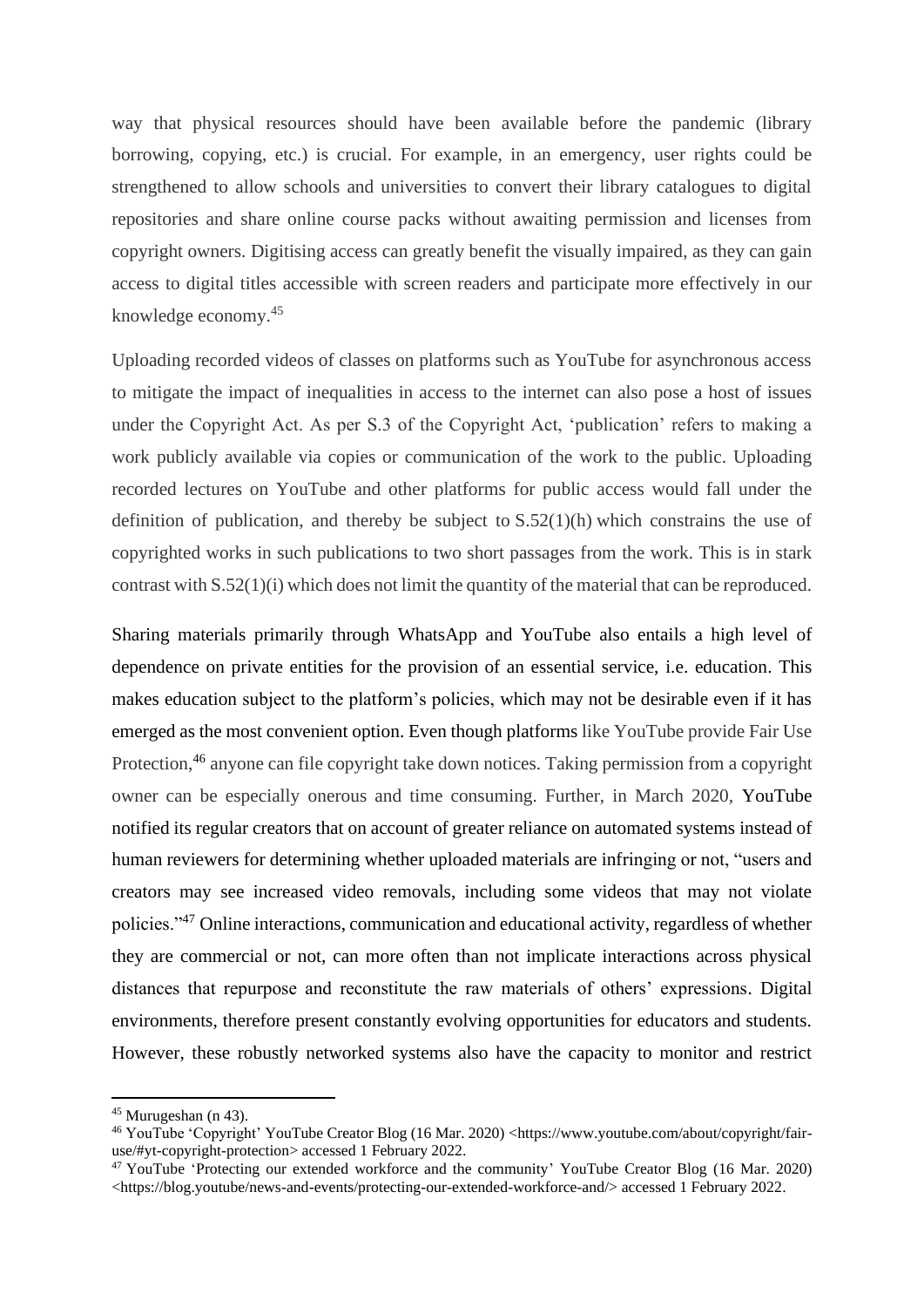communication. In this regard, Bob Tarantino and Carys Craig note, "this is particularly pernicious when ostensibly infringing communications are prevented from occurring in the first place, such as when algorithmic filters cut off digital streams thereby denying them any audience at all."<sup>48</sup>

Lastly, even the commercial re-use of textbook materials in interesting online formats should be free and encouraged, because the use of audio-visual content in documentaries, podcasts, videos, movies etc. by independent creators can permit the publication of more creative educational works. This can take place even without significant financial capital, thereby increasing overall creativity, accessibility and welfare. This would be particularly helpful because many of the government's online learning initiatives have been met with a dismal response. 49

The aforementioned analysis makes it clear that the user rights on education contained in Indian copyright law, when purposively interpreted, have significant potential to facilitate access to educational materials in new contexts. Equally, however, they are inadequate to meet the full range of challenges occasioned by the shift to digital learning that is currently underway. It is here that the RtE assumes significance. Specifically, when considered through the lens of the RtE, the richly articulated constitutional obligation of the State would make it imperative to ensure that copyright law does not operate as an impediment, particularly to the State's obligation to fulfil (by taking affirmative measures towards the realisation of the RtE) and respect (by ensuring that its own restrictive copyright policies around State Board textbooks do not hinder the enjoyment of the RtE). More on this is discussed in **Part 4** below.

# **III. Copyright Policies that Impede Access**

The States/Union Territories of Andaman and Nicobar Islands, Arunachal Pradesh, Chandigarh, Jharkhand, Delhi, Goa, Haryana, Himachal Pradesh, Bihar, Jammu and Kashmir, Sikkim and Uttarakhand have adopted NCERT textbooks and syllabus.<sup>50</sup>

<sup>48</sup> Carys J. Craig and Bob Tarantino "An Hundred Stories in Ten Days": COVID-19 Lessons for Culture, Learning and Copyright Law' (2020) Joint PIJIP/TLS Research Paper Series 62 [<https://digitalcommons.wcl.american.edu/research/62>](https://digitalcommons.wcl.american.edu/research/62) accessed 1 February 2022.

<sup>&</sup>lt;sup>49</sup> See, for example, 'Odisha government's online learning initiative receives dismal response' The New Indian Express (25 June 2021) [<https://www.newindianexpress.com/states/odisha/2021/jun/25/odisha-governments](https://www.newindianexpress.com/states/odisha/2021/jun/25/odisha-governments-online-learning-initiative-receives-dismal-response-2321230.html)[online-learning-initiative-receives-dismal-response-2321230.html>](https://www.newindianexpress.com/states/odisha/2021/jun/25/odisha-governments-online-learning-initiative-receives-dismal-response-2321230.html) accessed 1 February 2022.

<sup>50</sup> '12 states/UTs adopt NCERT textbooks, syllabus' The Economic Times (08 Sept. 2008)  $\langle$ https://economictimes.indiatimes.com/12-states/uts-adopt-ncert-textbooks-syllabus/articleshow/3460071.cms> accessed 1 February 2022.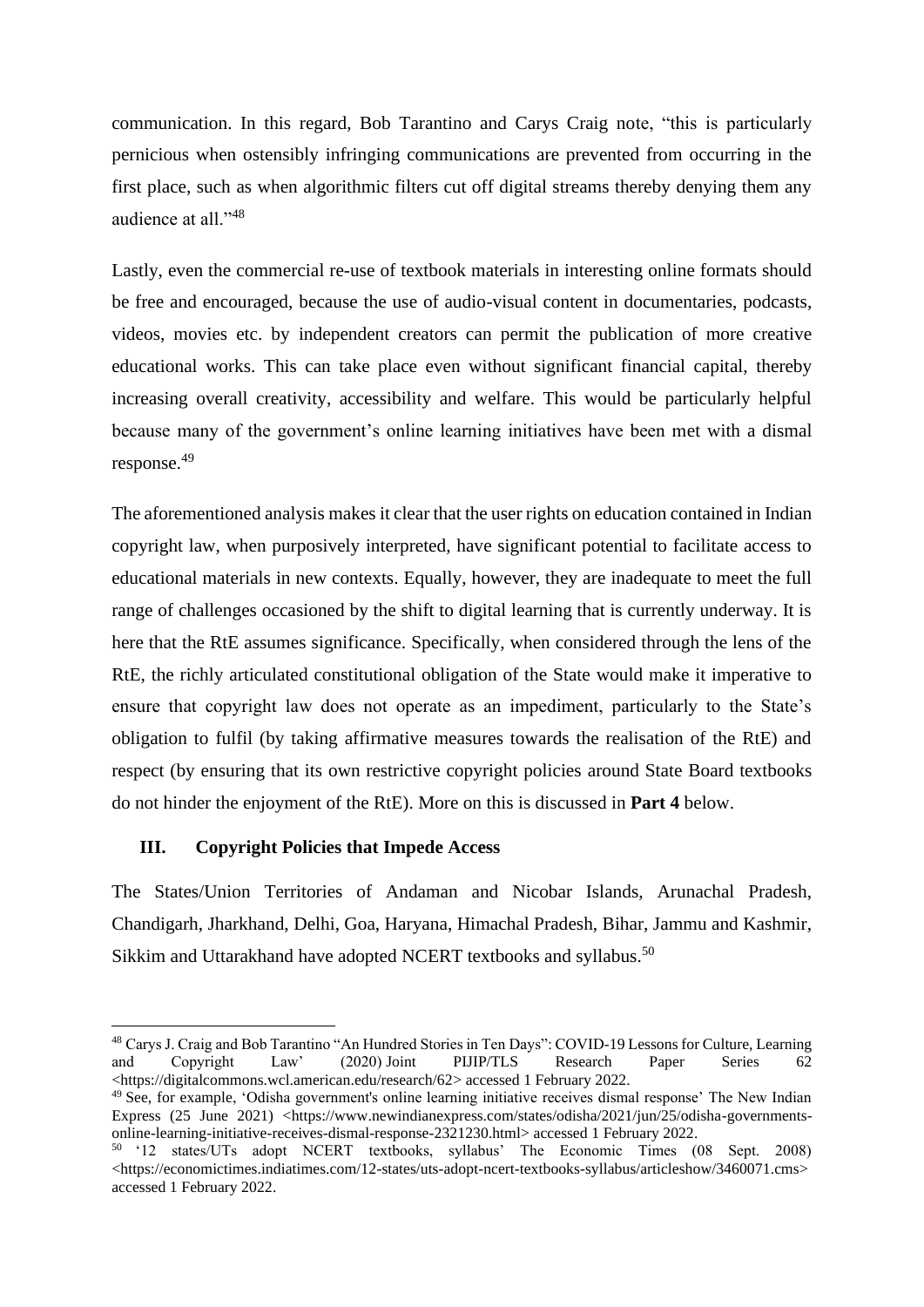NCERT has persistently faced criticism for being unable to fully satisfy the demand for its textbooks.<sup>51</sup> There have also frequently been questions raised in Parliament regarding the 'piracy' of NCERT textbooks.<sup>52</sup> In one of the replies to such questions, Shri M.A.A. Fatmi, former Minister of State in the Ministry of Human Resource Development noted that whenever a report of piracy is received by the NCERT, it is referred to the Economic Offence Wing in Delhi for suitable action, and that copyright of NCERT books is given to States that are desirous of using these books under the State syllabus.<sup>53</sup>

Making NCERT books available online for free under CC licenses would significantly curtail government expenditure in printing and distribution of these books. To be sure, this reduction of expenditure would only be of a limited character, given that online books cannot serve as perfect substitutes for physical ones. This is on account of the sharp digital divide in access to the internet in the country. Crucially, there are no judgments so far pertaining to the infringement of government copyright.<sup>54</sup> This is perhaps because enforcement of government copyright is not very strong. As the copyright policies of many state boards are not easily available online, we will focus here on the copyright policies of a few state boards which have been in the news for strict enforcement.

The copyright policies of some state governments restrict the very access that State Boards publishing textbooks were meant to facilitate. For instance, the copyright policy of the Maharashtra State Bureau of Textbook Production and Curriculum Research (Balbharati) prescribes licenses for limited use of its copyrighted material, while prohibiting authorized users (publishers, educational institutions, tutors etc.) from making audio/visual

<sup>51</sup> Anantrao Gudhe and Ram Jeevan Singh, Unstarred Question No: 1371, 'Availability of NCERT Text Books' Lok Sabha Number 13, Session IV (01 August 2000) [<https://eparlib.nic.in/handle/123456789/464673>](https://eparlib.nic.in/handle/123456789/464673) accessed 1 February 2022; Madan Lal Sharma, Unstarred Question No: 838, 'Short Supply of NCERT Books' Lok Sabha Number 14, Session XIII (04 March 2008) [<https://eparlib.nic.in/handle/123456789/560375?view\\_type=search>](https://eparlib.nic.in/handle/123456789/560375?view_type=search) accessed 1 February 2022; Sushil Kumar Singh, Supriya Sule and Ors., Unstarred Question No: 2869, 'Supply Of NCERT Books' (20 March 2017) [<https://eparlib.nic.in/handle/123456789/697748?view\\_type=search>](https://eparlib.nic.in/handle/123456789/697748?view_type=search) accessed 1 February 2022.

<sup>52</sup> Shivaji Mane, Question Number: 6656, 'Circulation of Pirated NCERT Books', Lok Sabha, Lok Sabha Number 13, Session III (09 May 2000) [<https://eparlib.nic.in/handle/123456789/393177>](https://eparlib.nic.in/handle/123456789/393177) accessed 1 February 2022; Laxminarayan Pandey, Chandramani Tripathi, Unstarred Question Number: 4517, 'Pirated Books of NCERT' (08 May 2007) Lok Sabha 14, Session X [<https://eparlib.nic.in/handle/123456789/555592>](https://eparlib.nic.in/handle/123456789/555592) accessed 1 February 2022.

<sup>53</sup> Laxminarayan Pandey, Chandramani Tripathi (n 52).

<sup>54</sup> Glover Wright, Pranesh Prakash, Sunil Abraham and Nishant Shah, 'Open Government Data Study: India' Centre for Internet and Society (20 May 2011) [<https://cis-india.org/openness/blog-old/open-government-data](https://cis-india.org/openness/blog-old/open-government-data-study)[study>](https://cis-india.org/openness/blog-old/open-government-data-study) accessed 1 February 2022.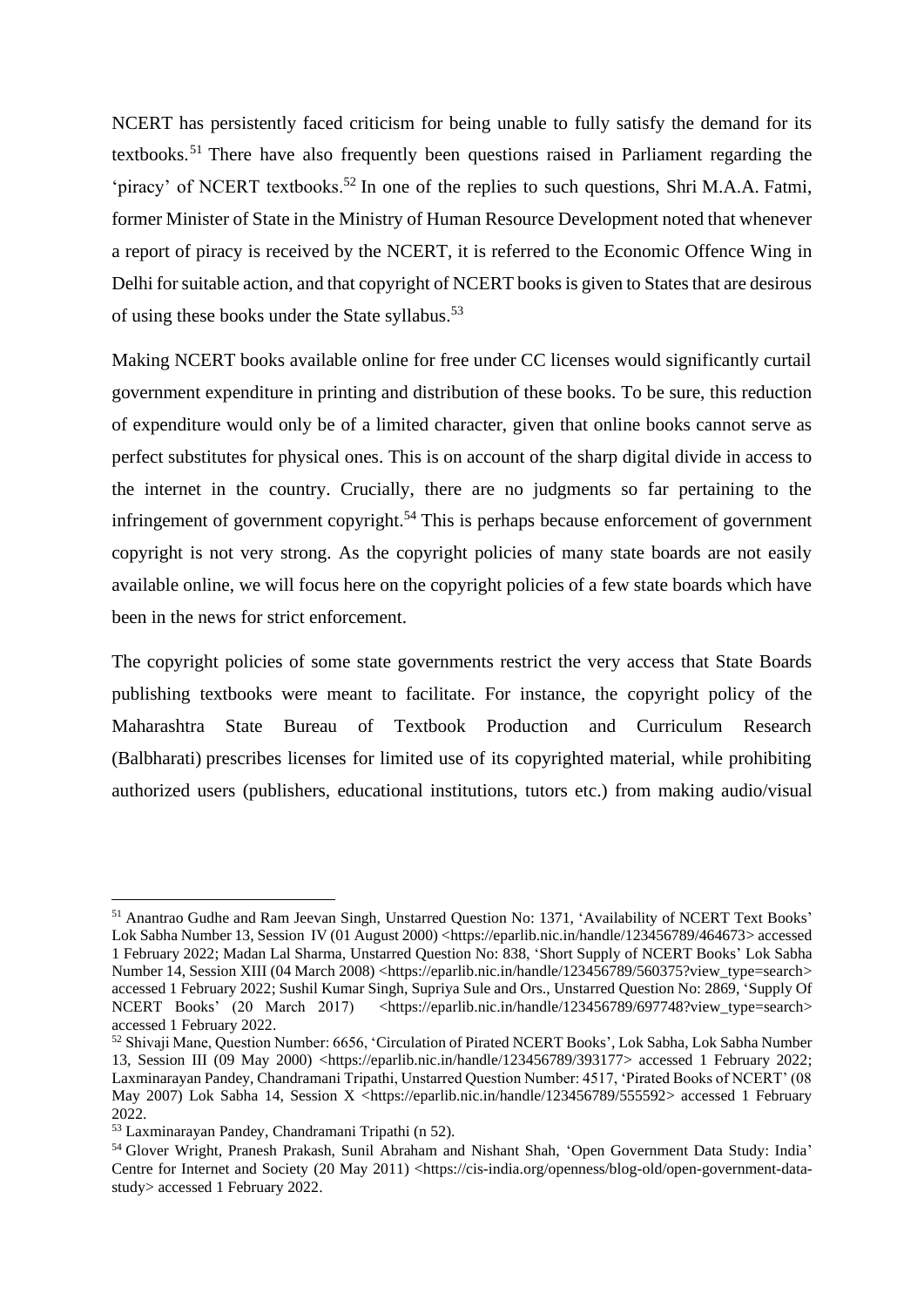recordings of its content for production, distribution, sale or otherwise, unless specifically provided for in the Licensing Agreement.<sup>55</sup> [Section 2.1(vii), Balbharati Copyright Policy]

Further, as per the latest version of this policy, Balbharati decided to charge private publishers (new applicants), INR 17,700 for new registrations, while it is charging existing users INR 11,800 for renewal of registration, as opposed to the earlier registration fee of INR 1000. [Section 2.2(iv) and (v), Balbharati Copyright Policy]

This hike in registration fee pushed small publishers out of the market, particularly those who published regional language textbooks since Balbharati only publishes books in Marathi and English.<sup>56</sup> This had a detrimental impact on not just small-scale regional publishers but also students pursuing their junior college studies in other languages.<sup>57</sup>

Crucially, instead of taking a user rights-based approach, particularly to education, Section 3.4 of the Balbharati Policy prescribes additional responsibilities for teachers and students. This includes limiting photocopying and scanning to legitimate purposes by posting copyright notices near these machines.

Similarly, the Andhra Pradesh State Council of Educational Research and Training (APSCERT) provides prescribed textbooks on its website as e-books with a copyright notice that mentions that all APSCERT e-books for classes to I-XII can be downloaded for reference but their republication is "strictly prohibited."<sup>58</sup> It prohibits any person or agency from making an electronic or print copy of the books for redistribution in any form whatsoever.<sup>59</sup> It also urges readers to notify the State Council of any copyright infringement or commercial exploitation of the e-books.<sup>60</sup> The policy therefore, possibly forbids both commercial and noncommercial copyright infringing uses of the books, notwithstanding the greater access to and creation of content that such uses could facilitate. It provides that, "use of these books as part of digital content packages or digital content packages or software is also strictly prohibited."<sup>61</sup>

<sup>55</sup> Balbharati Copyright Policy (updated 26 October 2020) [<https://ebalbharati.in/copyright/pdfs/Revised\\_Policy\\_26\\_Oct\\_2020.pdf>](https://ebalbharati.in/copyright/pdfs/Revised_Policy_26_Oct_2020.pdf) accessed 1 February 2022. <sup>56</sup> Kranti Vibhute, 'Small-scale publishers to suffer as Balbharati doubles registration charges' DNA India (22

October 2018) [<https://www.dnaindia.com/mumbai/report-small-scale-publishers-to-suffer-as-balbharati](https://www.dnaindia.com/mumbai/report-small-scale-publishers-to-suffer-as-balbharati-doubles-registration-charges-2677772)[doubles-registration-charges-2677772>](https://www.dnaindia.com/mumbai/report-small-scale-publishers-to-suffer-as-balbharati-doubles-registration-charges-2677772) accessed 1 February 2022.  $57$  ibid.

<sup>58</sup> 'Online eBooks Section' Andhra Pradesh State Council of Educational Research and Training [<https://apscert.gov.in/ebookapp/ebook\\_page.jsp>](https://apscert.gov.in/ebookapp/ebook_page.jsp) accessed 1 February 2022.

 $59$  ibid.

 $60$  ibid.

 $61$  ibid.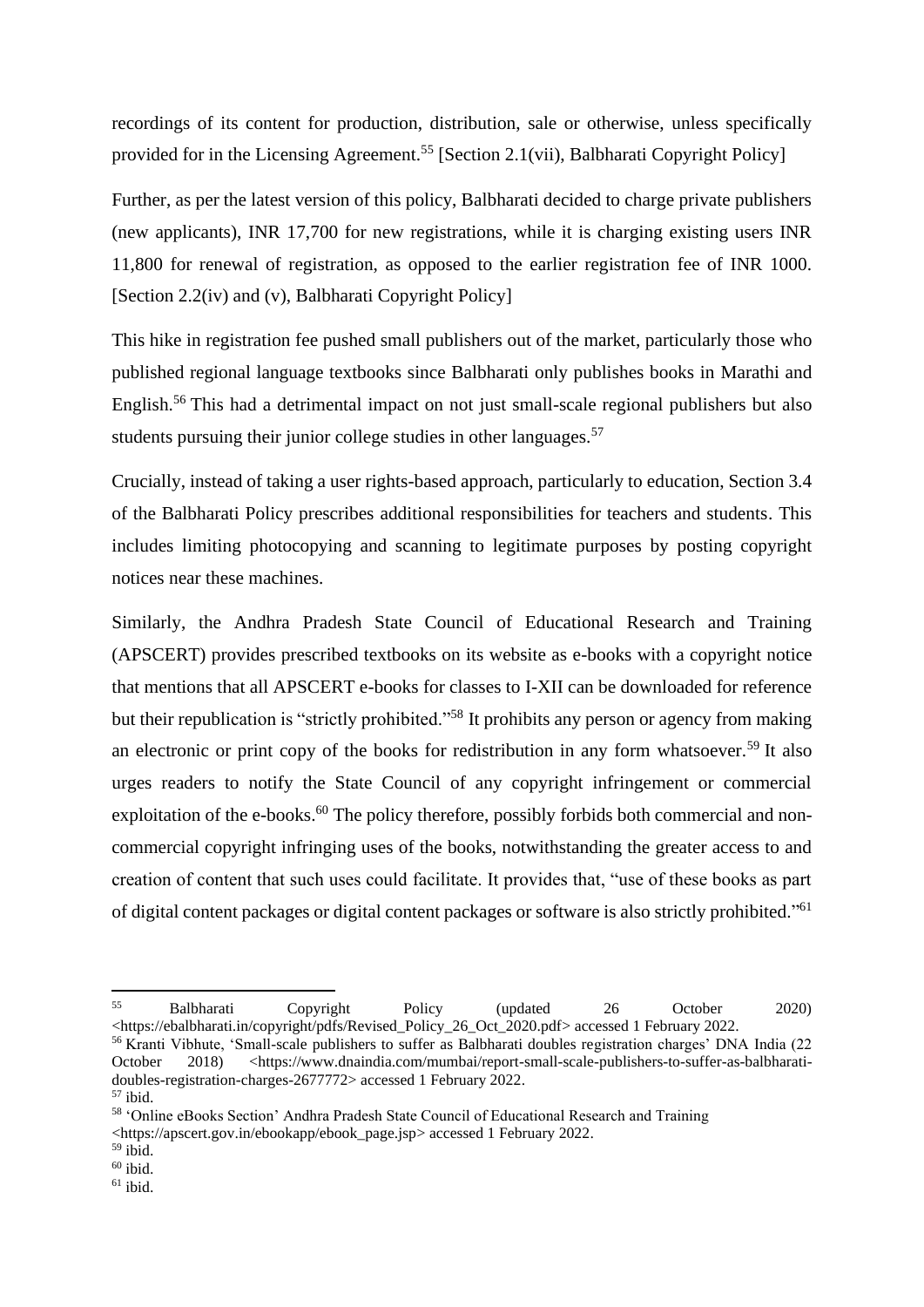Further, it notes that even hosting these online e-books on another website is prohibited unless links are provided after obtaining due written permission from the APSCERT.<sup>62</sup>

The existence of such overzealously protectionist policies has the potential to create deterrence and exert a chilling effect on the scope of citizens' user rights, creating structural hurdles to mass digitisation programmes, the systematic republication of the content in these books as well as the creation of new educational content using the material in these books. This can occur even if there has been little actual litigation in this regard.

It is important to note here that in light of the ambitiousness of the goal in making the government the owner of copyright over textbooks and the panoply of obligations under the RtE, the current proprietary models of publishing for educational materials are often overly restrictive. The specific educational exceptions in the Copyright Act are narrowly drawn and require a determination of fair dealing based on the unique circumstances of each case. The exceptions thus lend themselves to uncertainty which has the tendency of curtailing user rights, as users are unlikely to deploy these rights, in order to avoid liability. This risk aversion contributes to a clearance and permissions culture where notices and declarations to avoid doing certain acts such as photocopying, may constitute contractual waivers of some part of one's user rights. <sup>63</sup> This practice, as one of us has analysed before, is opposed to public policy.<sup>64</sup> Further, the fuzziness of the user rights can lead to negative externalities, chilling free speech and fair dealing, and ultimately constraining the scope of user rights as people increasingly waive them. This would make their use without permission less routine and eventually less fair, until it is not considered fair dealing at all due to a doctrinal creep<sup>65</sup> in the understanding of user rights altogether.<sup>66</sup> It is because of the vicissitudes surrounding the exercise of user rights on education that there is a need to locate the promotion of uninhibited access to educational content in the state's constitutional obligations under the RtE. It is only by identifying a constitutional home for the state's obligation on this count that we can create

 $62$  ibid.

<sup>63</sup> James Gibson, 'Risk aversion and rights accretion in intellectual property law' (2006) 116 Yale LJ 5, 882 [<https://digitalcommons.law.yale.edu/ylj/vol116/iss5/1/>](https://digitalcommons.law.yale.edu/ylj/vol116/iss5/1/) accessed 1 February 2022.

<sup>64</sup> Anupriya Dhonchak, 'Can User Rights under Section 52 of the Indian Copyright Act Be Contractually Waived?'  $(2019)$  13 NSLR 6 [<https://nslr.in/wp-content/uploads/2019/05/NSLR-Vol-13-Issue-1-No-6.pdf>](https://nslr.in/wp-content/uploads/2019/05/NSLR-Vol-13-Issue-1-No-6.pdf) accessed 1 February 2022.

<sup>65</sup> Sara K. Stadler, 'Incentive and Expectation in Copyright' (2007) 58 Hastings Law Journal 3 [<https://papers.ssrn.com/sol3/papers.cfm?abstract\\_id=889344>](https://papers.ssrn.com/sol3/papers.cfm?abstract_id=889344) accessed 1 February 2022.

<sup>66</sup> See Anupriya Dhonchak, 'National Digital Library of India's (NDLI) Copyright Guide (Feedback) – Part II' SpicyIP (29 Sept. 2020) [<https://spicyip.com/2020/09/national-digital-library-of-india-ndlis-copyright-guide](https://spicyip.com/2020/09/national-digital-library-of-india-ndlis-copyright-guide-part-ii.html)[part-ii.html>](https://spicyip.com/2020/09/national-digital-library-of-india-ndlis-copyright-guide-part-ii.html) accessed 1 February 2022.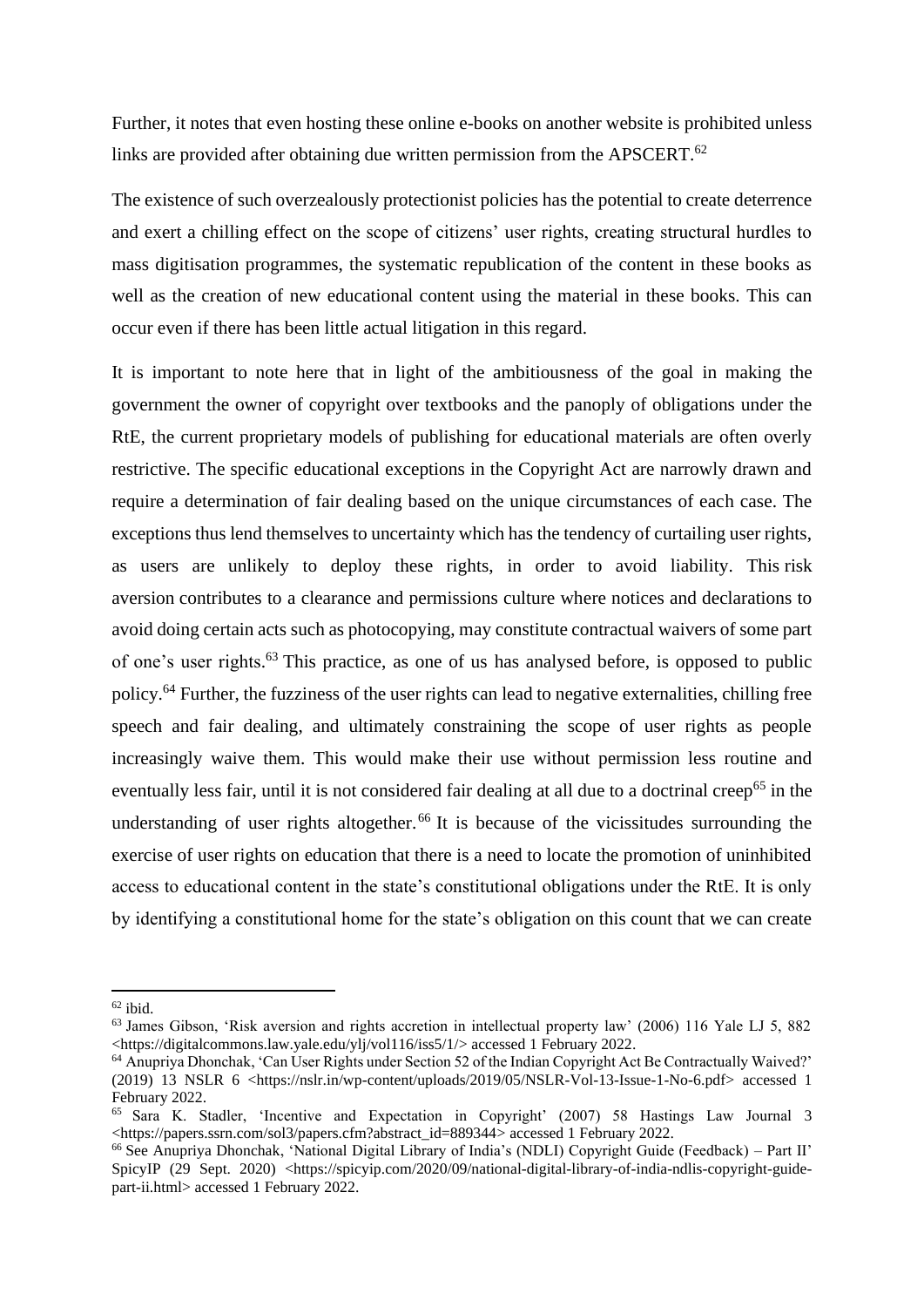a culture in which access to educational content owned by the state is given the importance that it deserves.

In contrast to the Balbharati Policy, the Karnataka Department of State Educational Research and Training's Karnataka Open Educational Resources initiative<sup>67</sup> makes its material available under the CC BY-SA 4.0 license. Though the website does not host many books, the books hosted are available in full unlike NCERT's National Repository of Open Educational Resources<sup>68</sup> wherein several chapters are missing from the books hosted online.<sup>69</sup>

The website of the Karnataka Textbook Society provides access to all books used by the Karnataka Secondary Education Board.<sup>70</sup> The Copyright Policy is also considerably more liberal than that of NCERT, since it allows the free reproduction of any material in any format without permission, while requiring attribution, accurate reproduction and prohibiting the usage of content in a misleading or derogatory way in case of re-use of the textbooks.

In the case of Assam, we could not find the e-books of all standards available for online download on any government website. An independent online repository, however, called Dev Library provided access to Assam Board textbooks in Assamese from Class  $4$  to Class  $10$ .<sup>71</sup> We could not find any copyright policy in place for private publishers looking to create more educational content based on whatever material was used in the state board textbooks. The Copyright Policy on the website of the Assam State Textbook Production and Publication Corporation Ltd. provides that "material featured on this website may be reproduced free of charge after taking proper permission by sending a mail to us." Unlike the Karnataka Board and the Nagaland SCERT, in Assam, permission is required. Prior authorization from copyright holders is required by the Nagaland SCERT only when the material is explicitly identified as having been copyrighted by a third party.<sup>72</sup> However, the Nagaland SCERT website does not contain any textbooks or study materials.

<sup>67</sup> Karnataka Open Educational Resources [<https://karnatakaeducation.org.in/KOER/en/index.php/Main\\_Page>](https://karnatakaeducation.org.in/KOER/en/index.php/Main_Page) accessed 1 February 2022.

<sup>&</sup>lt;sup>68</sup> National Repository of Open Educational Resources [<https://nroer.gov.in/>](https://nroer.gov.in/) accessed 1 February 2022.<br>
See Class 12 NCERT Accountancy book Accountancy Book

See Class 12 NCERT Accountancy book Accountancy Book < [https://nroer.gov.in/55ab34ff81fccb4f1d806025/page/5e79961f16b51c5bd4ed59b1>](https://nroer.gov.in/55ab34ff81fccb4f1d806025/page/5e79961f16b51c5bd4ed59b1) accessed 1 February 2022; Class 12 NCERT Psychology Book < [https://nroer.gov.in/home/file/5e79962816b51c5bd4ed59b9?selected=5e79031a16b51c232c3fbd55>](https://nroer.gov.in/home/file/5e79962816b51c5bd4ed59b9?selected=5e79031a16b51c232c3fbd55) accessed 1 February 2022.

<sup>70</sup> Karnataka Textbook Society [<http://ktbs.kar.nic.in/>](http://ktbs.kar.nic.in/) accessed 1 February 2022.

<sup>&</sup>lt;sup>71</sup> Dev Library website [<https://devlibrary.in/assam-class-4-environment-pdf-book/>](https://devlibrary.in/assam-class-4-environment-pdf-book/) accessed 1 February 2022.

<sup>72</sup> Nagaland SCERT Copyright Statement [<https://scert.nagaland.gov.in/copyright-statement/>](https://scert.nagaland.gov.in/copyright-statement/) accessed 1 February 2022.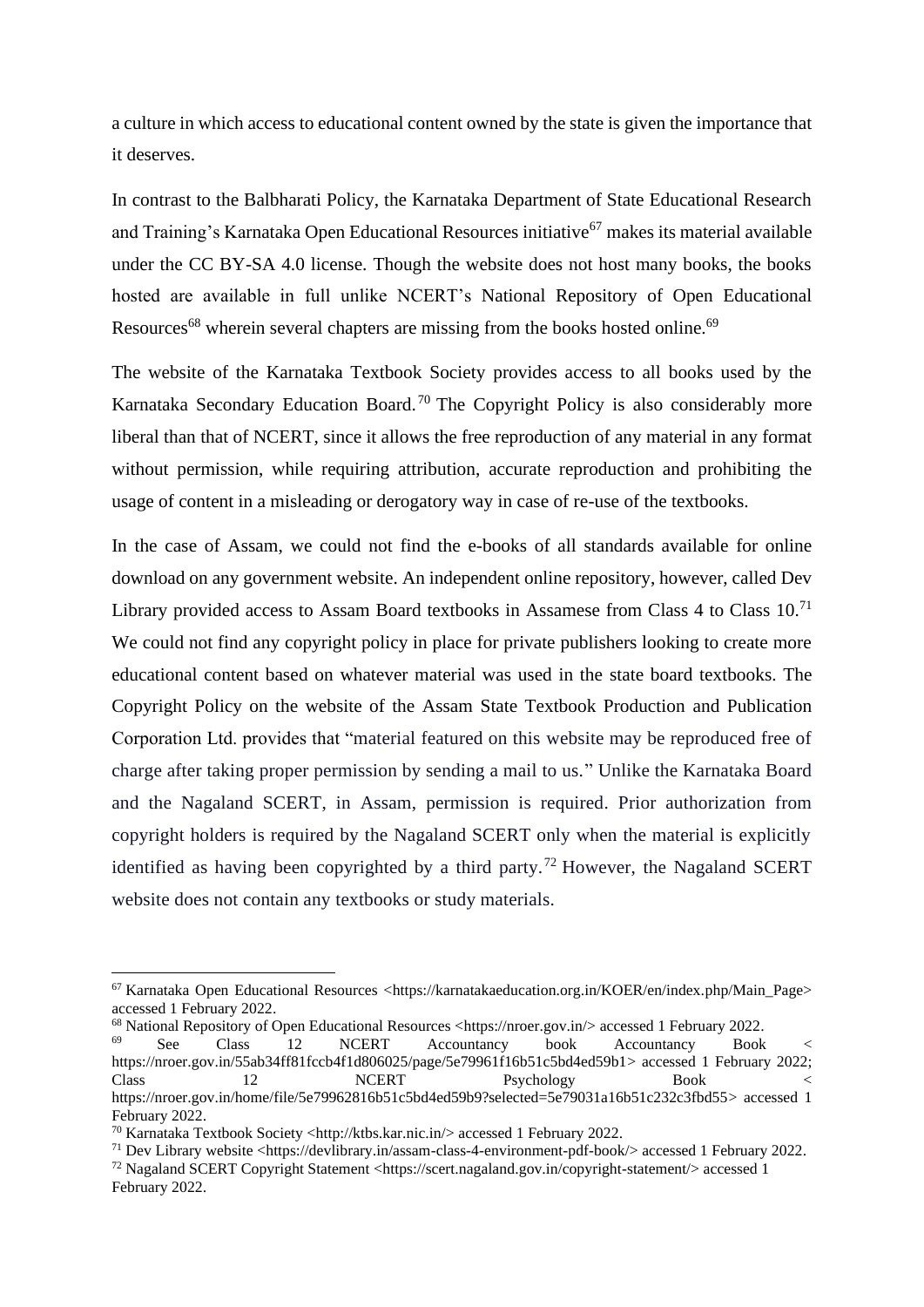Similarly, the material on the Assam State Board website which can be produced freely does not contain the actual textbooks or e-books. Though the government has taken the decision to make textbooks available for free, the website of the Assam State Textbook Production and Publication Corporation Ltd. only provides the list of books prescribed.<sup>73</sup> The Assamese Government has put in place a Free Text Book (FTB) policy for the academic year 2021, which claims that it will be providing textbooks to 41,48,899 learners in Government/ Provincialised schools under the elementary cycle.<sup>74</sup> This was in fact initiated for the implementation of the RtE to ensure the printing and distribution of textbooks under the FTB scheme. In Madhya Pradesh too, we could not find the copyright policy of state board textbooks. However, in February 2020, there was a move to ensure that government aided and private schools affiliated to the MP Board must not use books by private publishers. This was done with the laudable objective of ensuring that schools do not force parents to buy books by private publishers, which are often considerably more expensive than NCERT books.<sup>75</sup> However, mandating only NCERT books from pre-primary to Class 12, to the absolute exclusion of books by private publishers revealed many problems. Many private school owners complained about NCERT books not being adequately available and timely updated.<sup>76</sup> This restricts the ability of students to receive the latest information on the subjects that they are studying, which would be detrimental, particularly for students preparing for competitive examinations.<sup>77</sup> This also offers arguments in favour of a competitive market of private publishers who can freely use content from the NCERT/state board textbooks to create their own learning materials.

## **IV. Constitutional Mandate Imposed on the State by the RtE:**

The preceding analysis demonstrates that the copyright policies of several state governments can inhibit meaningful educational access. While it is not our contention that such policies and restrictive licensing conditions are the only, or even primary, reason for insufficient access to education in general and textbooks in particular, we submit that the above analysis evidences

<sup>73</sup> Assam SCERT List of Textbooks [<https://scert.assam.gov.in/portlets/list-of-textbooks>](https://scert.assam.gov.in/portlets/list-of-textbooks) accessed 1 February  $2022.$ 

<sup>74</sup> Governor's Speech, Assam Assembly Parliamentary Session (February 2021) [<http://assamassembly.gov.in/governorspeech-eng-febsession-21.pdf>](http://assamassembly.gov.in/governorspeech-eng-febsession-21.pdf) accessed 1 February 2022.

<sup>75</sup> 'Non-NCERT books in CBSE schools ruffle feathers' The Times of India (10 February 2020) [<https://timesofindia.indiatimes.com/city/bhopal/non-ncert-books-in-cbse-schools-ruffle-](https://timesofindia.indiatimes.com/city/bhopal/non-ncert-books-in-cbse-schools-ruffle-feathers/articleshow/74050988.cms)

[feathers/articleshow/74050988.cms>](https://timesofindia.indiatimes.com/city/bhopal/non-ncert-books-in-cbse-schools-ruffle-feathers/articleshow/74050988.cms).

<sup>76</sup> Laveena Francis 'MP Board bans private publishers' books, school owners concerned about availability of NCERT ones' The Times of India (27 February 2020) [<https://timesofindia.indiatimes.com/city/indore/mp](https://timesofindia.indiatimes.com/city/indore/mp-board-bans-private-publishers-books-school-owners-concerned-about-availability-of-ncert%20ones/articleshow/74344157.cms?utm_source=contentofinterest&utm_medium=text&utm_campaign=cppst&pcode=461)[board-bans-private-publishers-books-school-owners-concerned-about-availability-of-ncert](https://timesofindia.indiatimes.com/city/indore/mp-board-bans-private-publishers-books-school-owners-concerned-about-availability-of-ncert%20ones/articleshow/74344157.cms?utm_source=contentofinterest&utm_medium=text&utm_campaign=cppst&pcode=461) 

[ones/articleshow/74344157.cms?utm\\_source=contentofinterest&utm\\_medium=text&utm\\_campaign=cppst&pco](https://timesofindia.indiatimes.com/city/indore/mp-board-bans-private-publishers-books-school-owners-concerned-about-availability-of-ncert%20ones/articleshow/74344157.cms?utm_source=contentofinterest&utm_medium=text&utm_campaign=cppst&pcode=461) [de=461>](https://timesofindia.indiatimes.com/city/indore/mp-board-bans-private-publishers-books-school-owners-concerned-about-availability-of-ncert%20ones/articleshow/74344157.cms?utm_source=contentofinterest&utm_medium=text&utm_campaign=cppst&pcode=461) accessed 1 February 2022.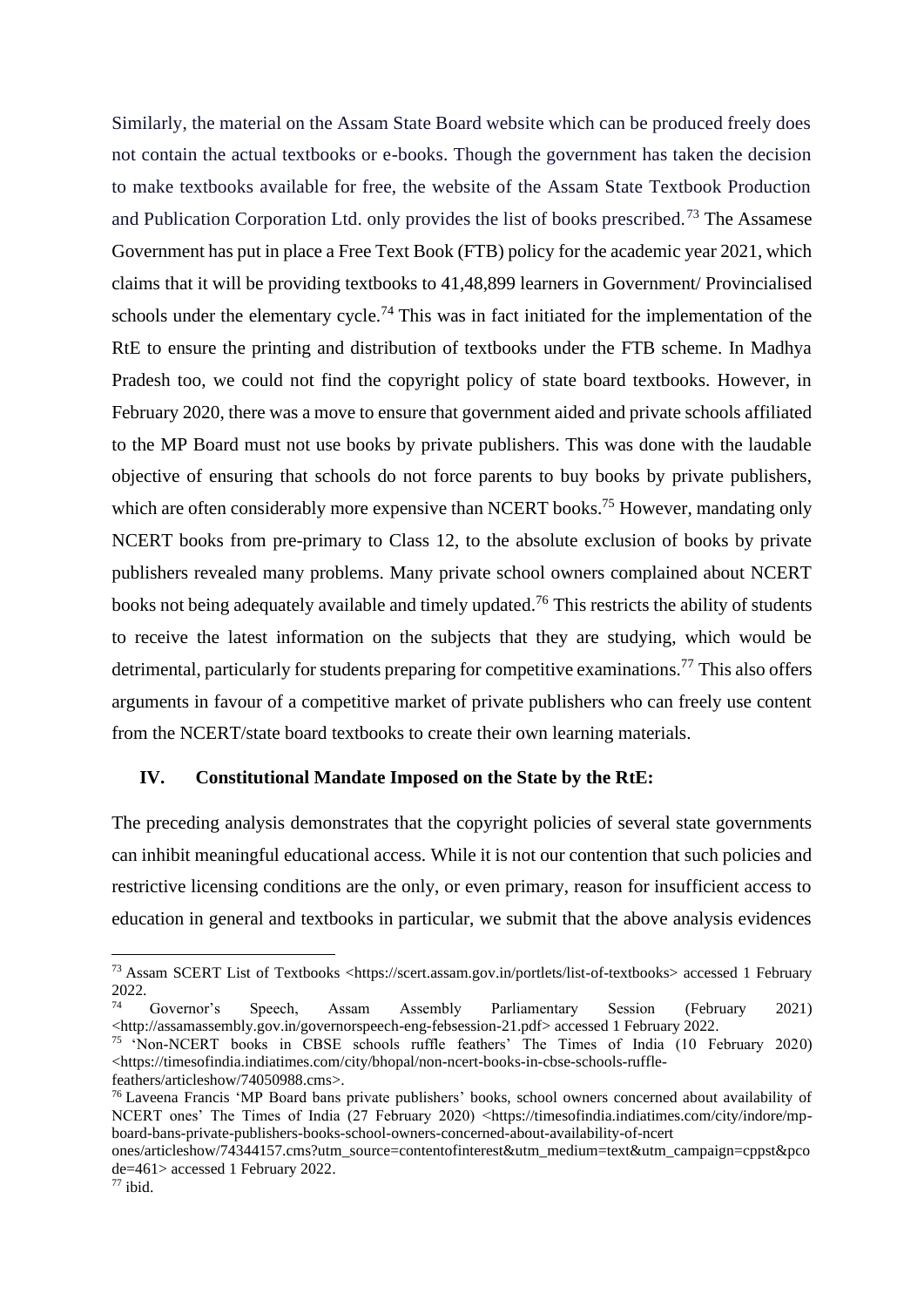that they are a contributor to the lack of such access. In this section, therefore, we will consider how this problematic state of affairs can be mitigated by using the RtE. Before delving into a discussion on the contours of the RtE, a threshold question must be answered. Why is the RtE the most apposite remedy for the ills of the restrictive copyright policies discussed in the previous part? More broadly, what makes the use of a rights-based framework the appropriate solution in this case?

There are at least three possible answers to this question. First, as the discussion below will show, the RtE [as an unenumerated and explicit right] has been formulated by the Supreme Court in broad and categorical terms. While the precise contours of the right have admittedly not been clearly delineated, it is clear that the right enjoys a high level of relative importance vis-a-vis other fundamental rights. Further, it is the only fundamental right to have been explicitly couched as an affirmative obligation on the state, as the Supreme Court's holding in Anuradha Bhasin, discussed below, makes clear. Consequently, framing the issue of restrictive copyright policies as implicating the RtE will trigger the full panoply of state obligations encompassed within the right. It will also require any justification for restricting the right to pass constitutional muster.<sup>78</sup>

Second, a body of scholarly opinion suggests that the educational exceptions within Indian copyright law are restrictive and not sufficiently broad to facilitate the dissemination of copyrighted content in the digital world. Illustratively, Lawrence Liang analyses the four educational exceptions within Indian copyright law. He finds that each of these exceptions is deficient from the standpoint of facilitating distance learning and access to educational content in new and innovative ways. Therefore, he proposes the insertion of new exceptions that can facilitate the uninhibited dissemination of copyrighted content in the digital world.<sup>79</sup> Similarly, Sebastian notes that the exceptions contained in Indian copyright law are not sufficiently robust to keep pace with technological developments.<sup>80</sup> In the same vein, Namratha Murugeshan

 $^{78}$  For a somewhat similar argument in the context of the right to privacy, see Vrinda Bhandari and Karan Lahiri, 'The Surveillance State: Privacy and Criminal Investigation in India: Possible Futures in a Post-Puttaswamy World' (2020) 3(2) Univ. of Oxford Human Rights Hub Journal 15 at 29 arguing, "after Puttaswamy, there is a clearer sense of the impact of surveillance on privacy. After all, a richer articulation of the right to privacy heightens the quality of justification required for its interference."

<sup>79</sup> Lawrence Liang, 'Exceptions and Limitations in Indian Copyright Law for Education: An Assessment' *3*(2) The Law and Development Review at 27. Shiyana Sebastian, 'Right to Education and Fair Use under Copyright Law in India' Direitos Fundamentais, Tecnologia E Educacao at 257, 263; Also see Narayan Prasad and Pravesh Aggarwal, 'Facilitating educational needs in Digital Era: Adequacy of Fair Dealing provisions of Indian Copyright Act in question' (2015) 18 The Journal of World Intellectual Property, 3-4 at 157.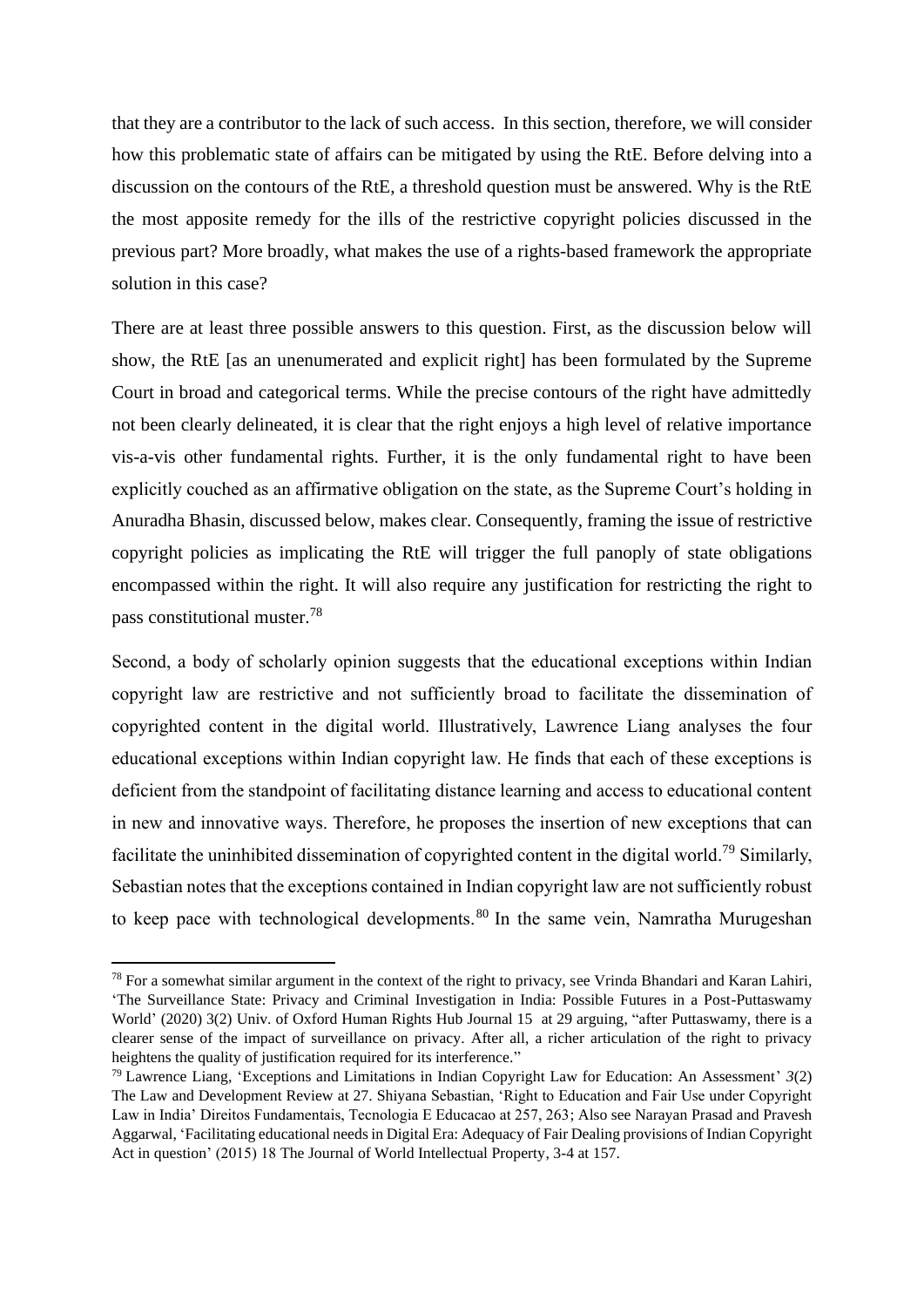points out that the legal position as to the permissibility of making video recordings of educational content is unclear. This is because none of the fair dealing exceptions in the Copyright Act deal with the same. Creators of such videos might therefore be forced to modulate their videos to ensure that their use is not legally suspect. The extent to which digital copies of educational content can be distributed or communicated is also unclear.<sup>81</sup> In a representation made to the Registrar of Copyrights, a group of IP professors, called the 'Like-Minded IP Teachers' Working Group on Intellectual Property and Public Interest' has proposed that the Copyright Act needs to be amended in the following 5 areas, in order to meet the educational needs of today:

- a. Teaching, learning and examination in all medium including distance learning
- b. Preparation and distribution of course materials
- c. Performance or communication of the works for educational purposes
- d. Online storing of works for educational use
- e. Circumventing technological protection measures if necessary to enable educational use. 82

 These views are in line with the analysis on user rights on education conducted in the two preceding parts of this paper. To recap, we had concluded that these user rights are fuzzy and indeterminate, that their deployment in the digital context is a challenging enterprise and that their evolution is contingent on case-by-case adjudication. Therefore, the RtE can serve as a robust legal basis for the widespread dissemination of, and access to, educational content, the copyright over which is governmentally-owned. More concretely, using the obligations imposed upon the state under the RtE, it can be contended that there is a need for the above modulations to the Copyright Act, to ensure the meaningful vindication of the RtE.

Finally, even if existing user rights under copyright law that are exempt from infringement can be used to ensure the modulation of state copyright policies, there is nonetheless value to be derived from relying on the RtE. Specifically, as one of us has previously argued, by viewing copyright exceptions as user rights, we can more clearly establish their linkage with the Constitutional goals, especially those embodied in the fundamental rights chapter, that they

<sup>81</sup> Murugeshan (n 43)

<sup>&</sup>lt;sup>82</sup> Like-Minded IP Teachers' Working Group of on IP and Public Interest - [Copyright Amendment 2020-21] -List of recommendations - Google Docs

[<sup>&</sup>lt;https://docs.google.com/document/d/1fYBArzpmHCGCYjStU55xNgSpMBpSrMhDvTYmn8Yq7gE/edit#hea](https://docs.google.com/document/d/1fYBArzpmHCGCYjStU55xNgSpMBpSrMhDvTYmn8Yq7gE/edit#heading=h.cwwx6pvsfetg) [ding=h.cwwx6pvsfetg>](https://docs.google.com/document/d/1fYBArzpmHCGCYjStU55xNgSpMBpSrMhDvTYmn8Yq7gE/edit#heading=h.cwwx6pvsfetg) accessed 1 February 2022.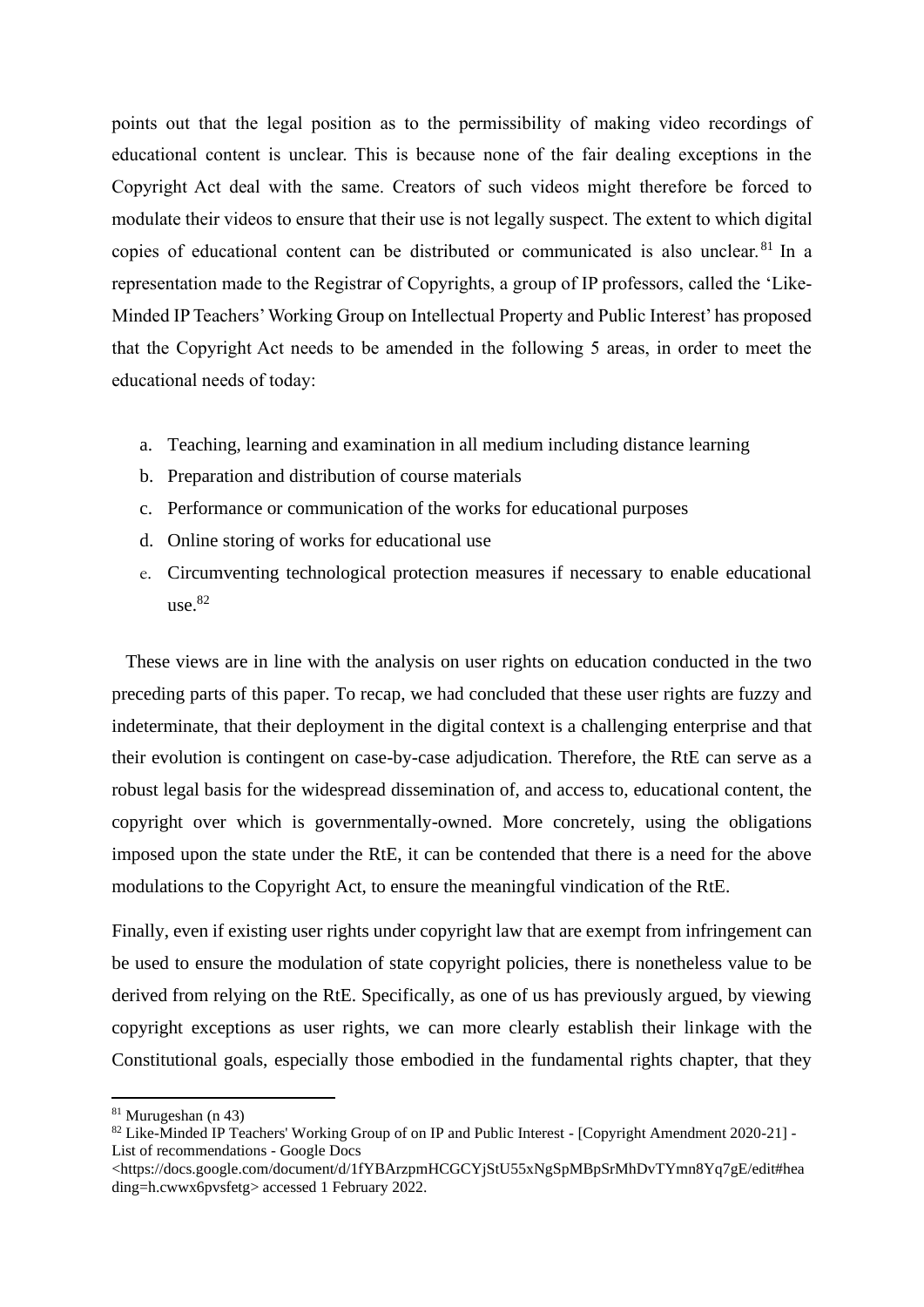seek to promote.<sup>83</sup> This ensures that such rights cannot be contractually waived and also serves to impose an affirmative obligation on copyright owners to ensure the realization of these rights.<sup>84</sup> In support of this argument, a parallel can be drawn with the argument made by Gautam Bhatia in the context of the relationship between free speech and copyright.

Specifically, Bhatia argues that, under Article 19(1)(a) of the Constitution, the Government is not merely prohibited from censoring speech. Rather, he contends that "inequalities of resources acting as barriers to free expression, even though not directly caused by affirmative State action, nonetheless constitute an impediment to the full exercise of the 19(1)(a) right, since they are upheld by State legislation governing property, transfers of goods and, in this case, copyright."<sup>85</sup> On this basis, he contends that unaffordable textbook pricing should be considered a barrier to the enjoyment of Article 19(1)(a) and copyright law should be interpreted in a manner that supports the enjoyment of the fundamental right to free speech.<sup>86</sup> This example shows how couching an issue of copyright law in rights-based terms can have positive substantive and symbolic consequences.

The utility of deploying a rights-based framework having now been established, we will turn to a discussion of the contours of the RtE. The story of how the RtE came to acquire a secure constitutional home in Part III of the Indian Constitution is familiar. At the time of the founding of India's Constitutional democracy in 1950, the constitutional obligation on the state as regards the RtE was contained in part 4, delineating the Directive Principles of State Policy. Article 45 stated as follows: "the State *shall endeavour to provide* free and compulsory education for all children under 14 within 10 years." As Fredman notes, the faith that this article reposed in the political process for ensuring free and compulsory education proved 'too optimistic'.<sup>87</sup>

Since this commitment was not fulfilled more than 4 decades after the Constitution came into force, the Supreme Court felt compelled to intervene. It read the RtE as being an implied right under Article 21 of the Constitution in two cases. In the first case, in 1992, *Mohini Jain v. State* 

<sup>83</sup> Dhonchak (n 64) at 123; Pascale Chapdelaine, *Copyright User Rights* (OUP 2017) 48.

 $84$  ibid.

<sup>85</sup> Gautam Bhatia, 'Copyright and Free Speech – I' Indian Constitutional Law and Philosophy (7 Oct 2013) [<https://indconlawphil.wordpress.com/2013/10/07/copyright-and-free-speech-i-constitutional-arguments](https://indconlawphil.wordpress.com/2013/10/07/copyright-and-free-speech-i-constitutional-arguments-againstoup-et-al-in-the-delhi-university-photocopying-lawsuit/)[againstoup-et-al-in-the-delhi-university-photocopying-lawsuit/>](https://indconlawphil.wordpress.com/2013/10/07/copyright-and-free-speech-i-constitutional-arguments-againstoup-et-al-in-the-delhi-university-photocopying-lawsuit/) accessed 1 February 2022.

 $86$  Gautam Bhatia, 'Copyright and Free Speech – II' Indian Constitutional Law and Philosophy (7 Oct 2013) [<https://indconlawphil.wordpress.com/2013/10/07/copyright-and-free-speech-ii-constitutional-arguments](https://indconlawphil.wordpress.com/2013/10/07/copyright-and-free-speech-ii-constitutional-arguments-against-oup-et-al-in-the-du-photocopying-case/)[against-oup-et-al-in-the-du-photocopying-case/>](https://indconlawphil.wordpress.com/2013/10/07/copyright-and-free-speech-ii-constitutional-arguments-against-oup-et-al-in-the-du-photocopying-case/) accessed 1 February 2022.

<sup>87</sup> Sandra Fredman, *Comparative Human Rights Law* (OUP 2018) 358.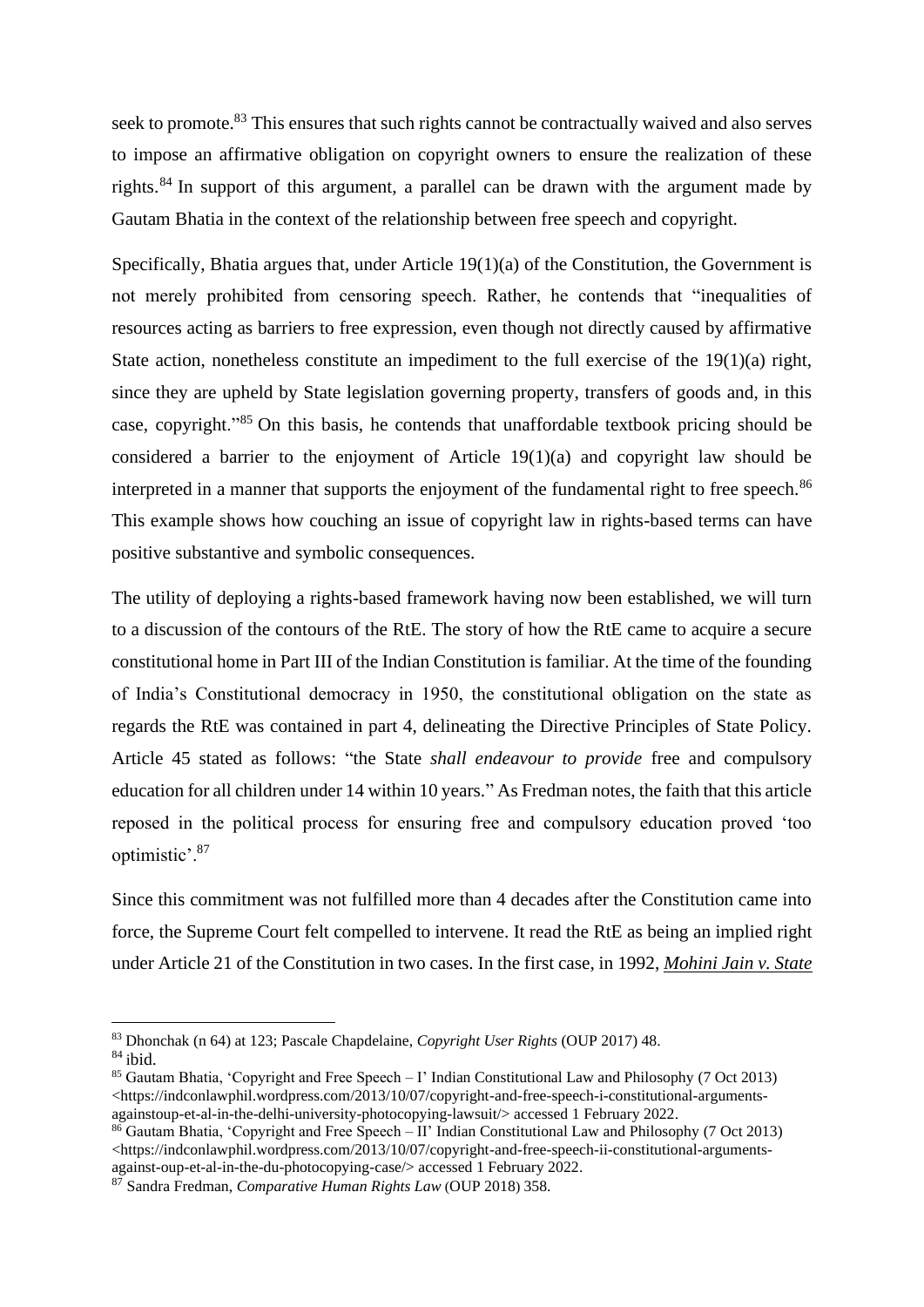*of Karnataka and Ors.* <sup>88</sup> , the Karnataka Government, by enacting a legislation, imposed capitation fees for securing admission in private medical colleges. Through a notification, the Government fixed Rs. 2000/- per year as tuition fee payable by candidates admitted against 'government seats'. Other students had to pay Rs 25,000 per annum and those outside the state Rs. 60,000 per annum. The petitioner, who hailed from Meerut, was asked to pay the capitation fees applicable for non-state residents. When her father informed the college management that he was unable to pay the same, she was denied admission. This was challenged by her through an Article 32 petition. The Court, speaking through Justice Kuldeep Singh, held as follows:

"We hold that every citizen has a 'right to education' under the Constitution. The State is under an obligation to establish educational institutions to enable citizens to enjoy the said right. The State may discharge its obligation through State-owned or State-recognised educational institutions<sup>"89</sup>

Further, the Court viewed the RtE as being intrinsic to an individual's dignity as well as a multiplier right – a right that facilitates the enjoyment of other rights.<sup>90</sup> It expounded on the importance of education in the following terms: "It is primarily [sic] the education which brings forth the dignity of a man . . . An individual cannot be assured of human dignity unless his personality is developed and the only way to do that is to educate him."

The categorical enunciation of the RtE was subsequently qualified in the case of *Unni Krishnan, J.P. v. State of Andhra Pradesh*<sup>91</sup> in which it was held that the state's obligation to provide free education only applies to children up to the age of 14. Thereafter, the obligation of the state would be contingent on the availability of capacity.<sup>92</sup> In 1995, the SC reiterated in *State of HP v. HP State Recognised High Schools Managing Committee*<sup>93</sup> that lack of economic or financial capacity cannot be cited as an excuse for denial of access to education to children under the age of 14.

The ratio of these judicial pronouncements was explicitly enumerated in the Constitution, through the 86th Amendment to the Constitution. The Amendment added Article 21A to the Constitution which reads as follows:

<sup>88</sup> (1992) 3 SCC 666.

<sup>89</sup> ibid [17].

<sup>90</sup> Fredman (n 87) 358.

<sup>91</sup> AIR [1993] SC 2178.

<sup>&</sup>lt;sup>92</sup> See M P Jain, 'Indian Constitutional Law' Chapter XXVII-A (7th Edition).

<sup>93</sup> (1995) 4 SCC 507.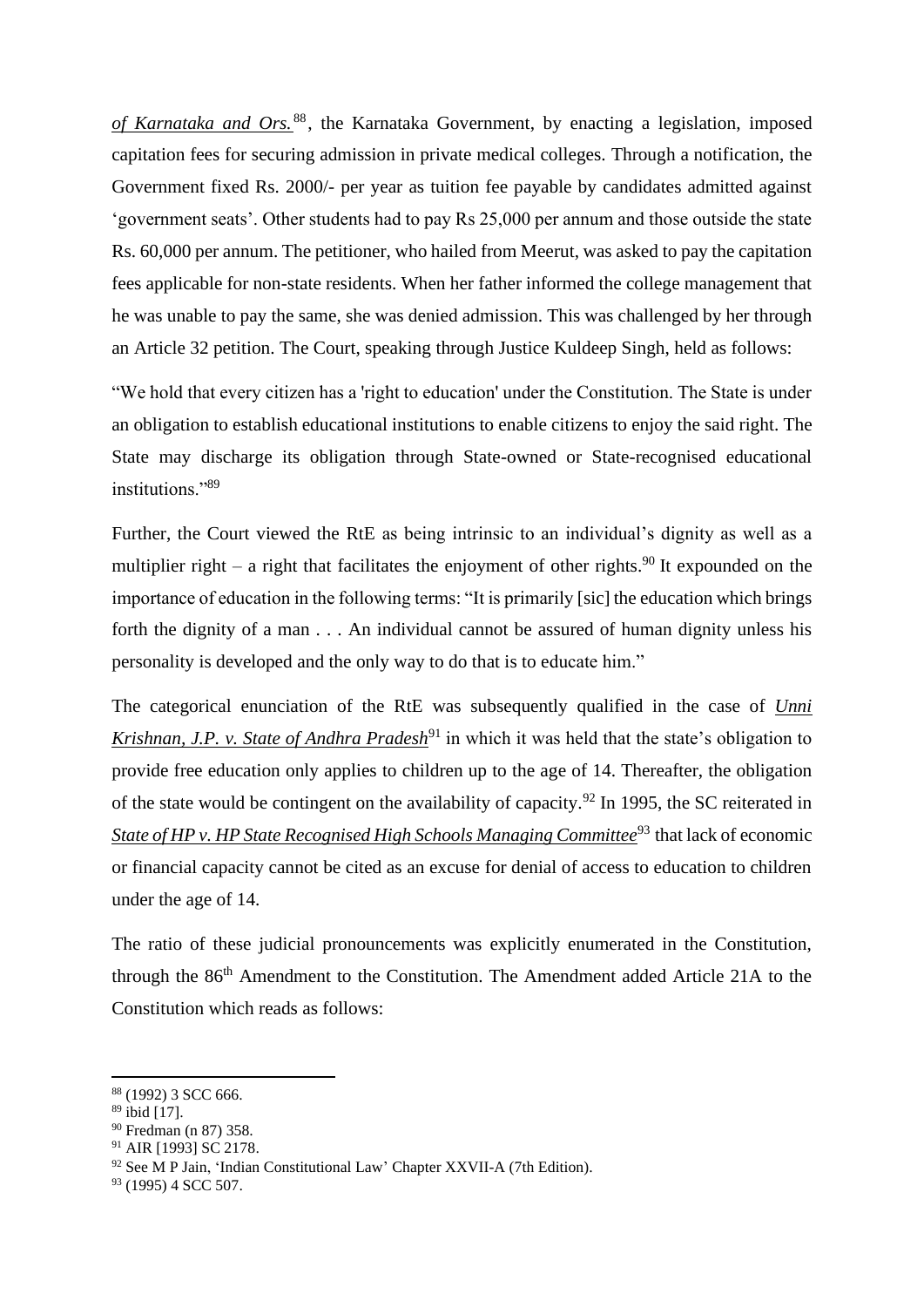"21A. The State shall provide free and compulsory education to all children of the age of six to fourteen years in such manner as the State may, by law, determine."

This Constitutional obligation has found statutory manifestation through the enactment of the RtE Act, 2009. The SC has upheld the Constitutionality of the law, while making it inapplicable to unaided minority institutions.  $94$  The obligations imposed on the state to secure the enjoyment of this right can be culled out from the jurisprudence of the SC on the interpretation of Article 21A. Illustratively, in *Avinash Mehrotra v. Union of India*<sup>95</sup>, the SC, speaking through Justice Dalveer Bhandari, described the RtE as being much more than a fundamental or human right. It held that the right "places an affirmative burden on all participants in our civil society [for its realization]."<sup>96</sup> It emphasized that the RtE ensures compulsory education for children in the relevant age group, in a manner that is not dependent on cost and government action. $97$ 

In *Ashoka Kumar Thakur v. Union of India and Ors.*<sup>98</sup>, the SC described the RtE as being 'the most important fundamental right'. Emphasizing the role of the right as a multiplier right [as Mohini Jain had done], the Court noted that the central importance of the RtE is the reason why the Court must supervise government spending on free and compulsory education.<sup>99</sup>

The SC has also recognized that the RtE is unique amongst all Part III rights in that it imposes positive obligations on the state to secure its realization. In Anuradha Bhasin v. Union of India and Ors.100, the SC held that the fundamental rights in Part III of the Constitution are negatively worded. However, the RtE is: "a positive right that requires an active effort by the concerned government to ensure that the right to education is provided to all children up to the age of 16 [sic 14] years."101 In a recent judgment, the Supreme Court held that the State has an affirmative obligation to facilitate access to education, at all levels.102

In a recent order dated 8th October 2021, the SC dealt with a plea by the managements of unaided recognized schools in Delhi that they should not be made to bear the cost of providing

<sup>94</sup> See *Society for Unaided Private Schools of Rajasthan v Union of India* (2012) 6 SCC 1 (Majority opinion); Aishwarya Ayushmaan & Deepthi Bavirisetty, 'Right to Education: Edging Closer to Realisation or Furthering Judicial Conundrum?' (2014) Nat'l L. Sch. India Rev. 26; Arjun Jayadev and Sudhir Krishnaswamy, 'Healthcare Law in the US and the RTE In India: Steps Towards Universal Provision of Social Goods' (2012) Economic and Political Weekly 31-36.

 $95$  (2009) 6 SCC 398.

<sup>96</sup> ibid [29].

<sup>97</sup> ibid.

<sup>98</sup> (2008) 6 SCC 1.

<sup>99</sup> ibid [466].

<sup>100</sup> (2020) 3 SCC 637.

<sup>101</sup> ibid [20].

<sup>102</sup> *Farzana Batool v Union of India and Ors.,* CWP No. 364 of 2021 [9].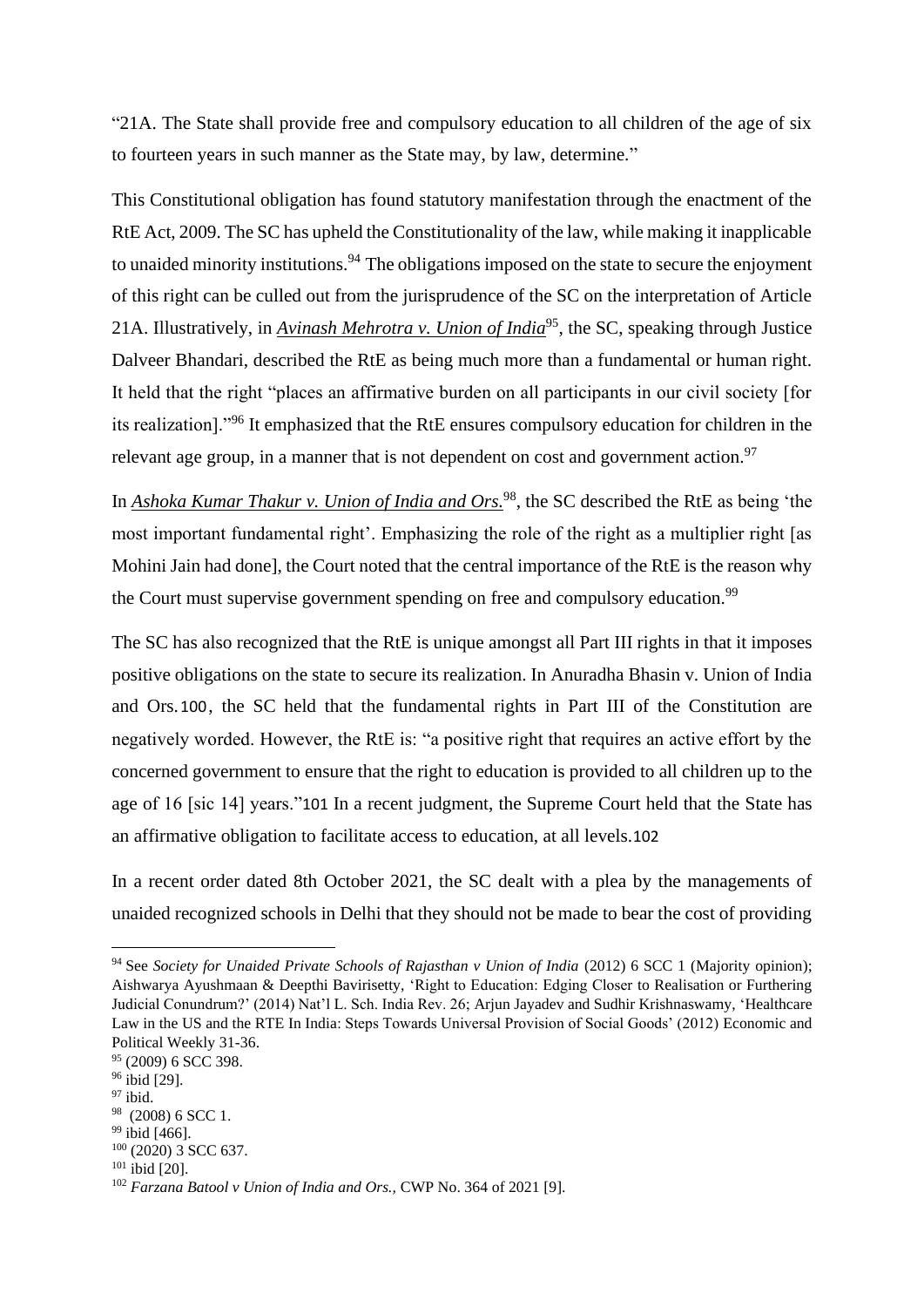equipment as well as internet package to students from economically weaker sections and thereafter seek reimbursement from the state, owing to the shift to online learning occasioned by the COVID-19 pandemic. The state pushed back, arguing that it did not have the requisite resources to directly purchase the equipment and resources. The SC noted that, due to existing stark inequalities in our societies, students from, children belonging to economically weaker sections/ disadvantaged groups may not be able to fully pursue their education. It held: "The State cannot wash its hands of the obligation imposed particularly by Article 21 A of the Constitution." It emphasized that Article 21A of the Constitution has to become a reality and therefore the "needs of children from the underprivileged sections to receive adequate access to online education cannot be denied."103

Further, the SC has also stressed on the importance of the state ensuring that it provides quality education in the discharge of its constitutional obligation. In *State of Bihar and Ors. v. The Bihar Secondary Teachers Struggle Committee, Munger and Ors*.104, it was held that the interpretation placed on the right must be one that helps make its realization a reality. The provision's child-centric character and the importance of quality must be kept in mind.105 In *State of Tamil Nadu and Ors. v. K. Shyam Sunder and Ors.*106 the SC held: "The right of a child should not be restricted only to free and compulsory education but should be extended to have quality education without any discrimination on economic, social and cultural grounds."107

Despite the articulation of this mandate of the State, Indian courts are yet to offer a clear framework for determining the precise contours of these broad and amorphous obligations. Here, the guidance articulated by the Committee on the Covenant on Economic, Social and Cultural Rights [CESCR Committee] would be helpful. India is a signatory to the International Covenant on Economic, Social and Cultural Rights [ICESCR]. Article 13 of the Covenant outlines the contours of the RtE and the obligation of the state to secure its realization.

General Comment 13 of the CESCR Committee outlines the specific contours of the RtE. In a recent judgment, the SC held that this Comment is of persuasive value in Indian Courts. <sup>108</sup> The Committee held [in General Comment 13] that the RtE, like all human rights, imposes

<sup>&</sup>lt;sup>103</sup> Action Committee Unaided Recognised Private Schools v. Justice For All, SLP(C) No. 4351/2021 [4].

<sup>104</sup> (2019) 18 SCC 301.

<sup>&</sup>lt;sup>105</sup> ibid [78].

<sup>106</sup> (2011) 8 SCC 737.

 $107$  ibid [7].

<sup>108</sup> Farzana Batool (n 103) [11].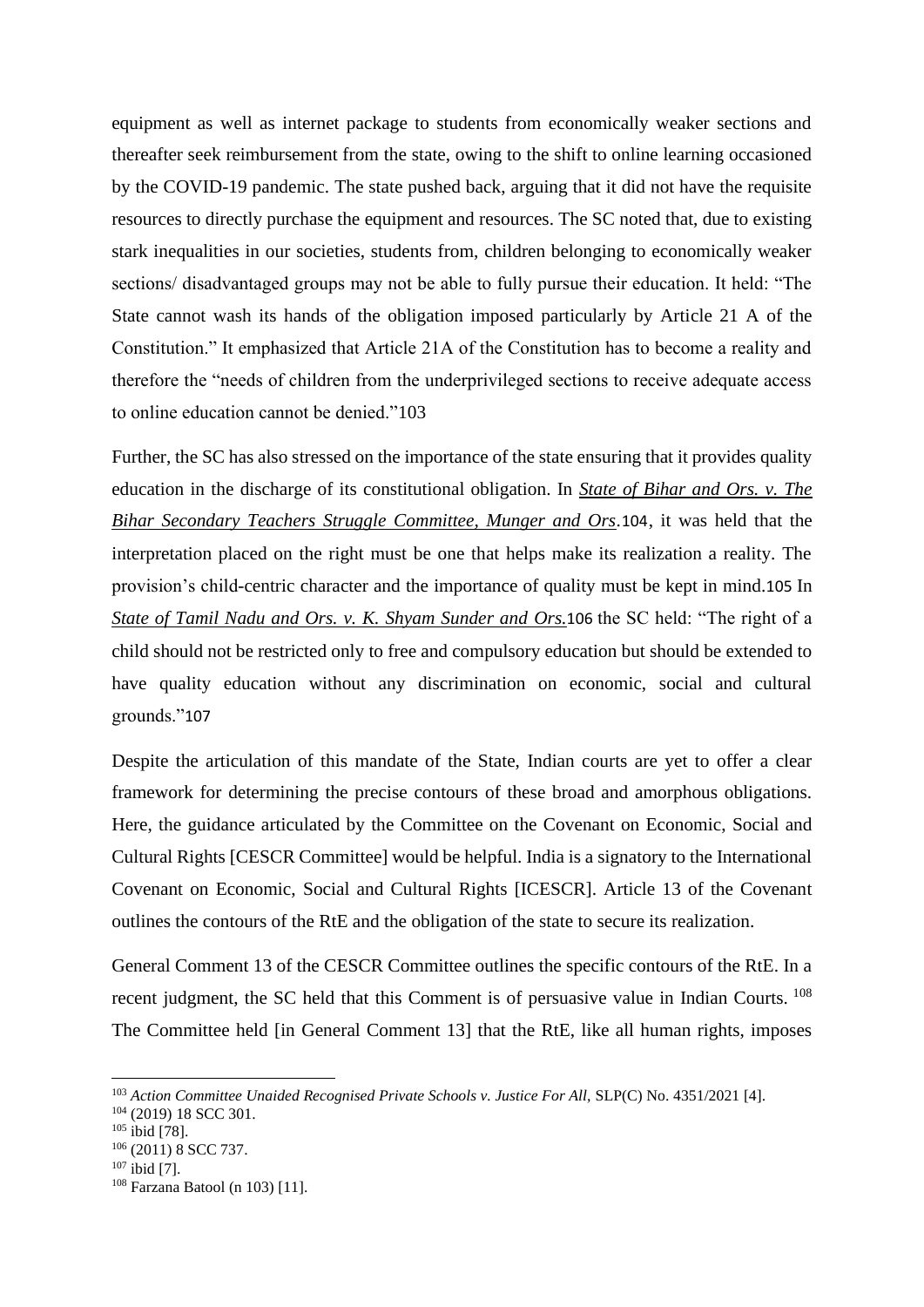three sets of obligations on the state. These are the obligations to respect, protect and fulfil. Under the obligation to respect, state parties cannot hinder or prevent the enjoyment of the RtE. Under the obligation to protect, a state is required to take measures that prevent third parties from interfering with the enjoyment of the RtE. The obligation to fulfil has two components. First, states are required to take positive measures to facilitate the enjoyment of the RtE by individuals and communities. Second, states are required to take measures to assist in the enjoyment of the right by those who would otherwise not be able to enjoy the right.<sup>109</sup> The General Comment also requires the state to ensure that education at all levels exhibits four critical features. It must be available, accessible, acceptable and adaptable. <sup>110</sup>

## **V. Justiciability**

Now that the contents of the RtE have been outlined in the above segment, and it has been shown why a rights-based solution to this problem would be appropriate, the question that arises is this. How can the RtE be used as a prompt to ensure the suitable modulation of state copyright policies?

Given that there exist multiple possible avenues for reform, which one should be pursued and why? In this segment, we propose a court-mediated solution to pursue copyright law reform. This is because the need for such reforms is grounded in the RtE, as the absence of such reforms has the consequence of preventing the effective enjoyment of the RtE as regards educational content whose use under existing copyright law is legally suspect. Differently stated, the state's failure to effectuate such reforms will result in the continued deprivation of the RtE. There is no gainsaying the fact that, in cases evidencing a clear deprivation of Constitutional rights, a court has the mandate to intervene. <sup>111</sup> This, of course, does not preclude the possibility of copyright law reform being pursued through other means, such as legislative amendments. Indeed, the court-mediated process we propose will only facilitate a bounded dialogue that can help usher in the necessary reforms, irrespective of the avenue through which such reforms take place.

<sup>109</sup> General Comment 13, CESCR Committee [47].

 $110$  ibid [6].

<sup>&</sup>lt;sup>111</sup> See Meera Emmanuel, 'Supreme Court has a mandate to interfere in cases evidencing deprivation of Constitutional rights: Justice DY Chandrachud' (Bar and Bench, 26 Nov, 2020)

<sup>&</sup>lt;https://www.barandbench.com/news/constitution-does-not-belong-solely-to-lawyers-judges-justice-dychandrachud> accessed 1 Feb 2022.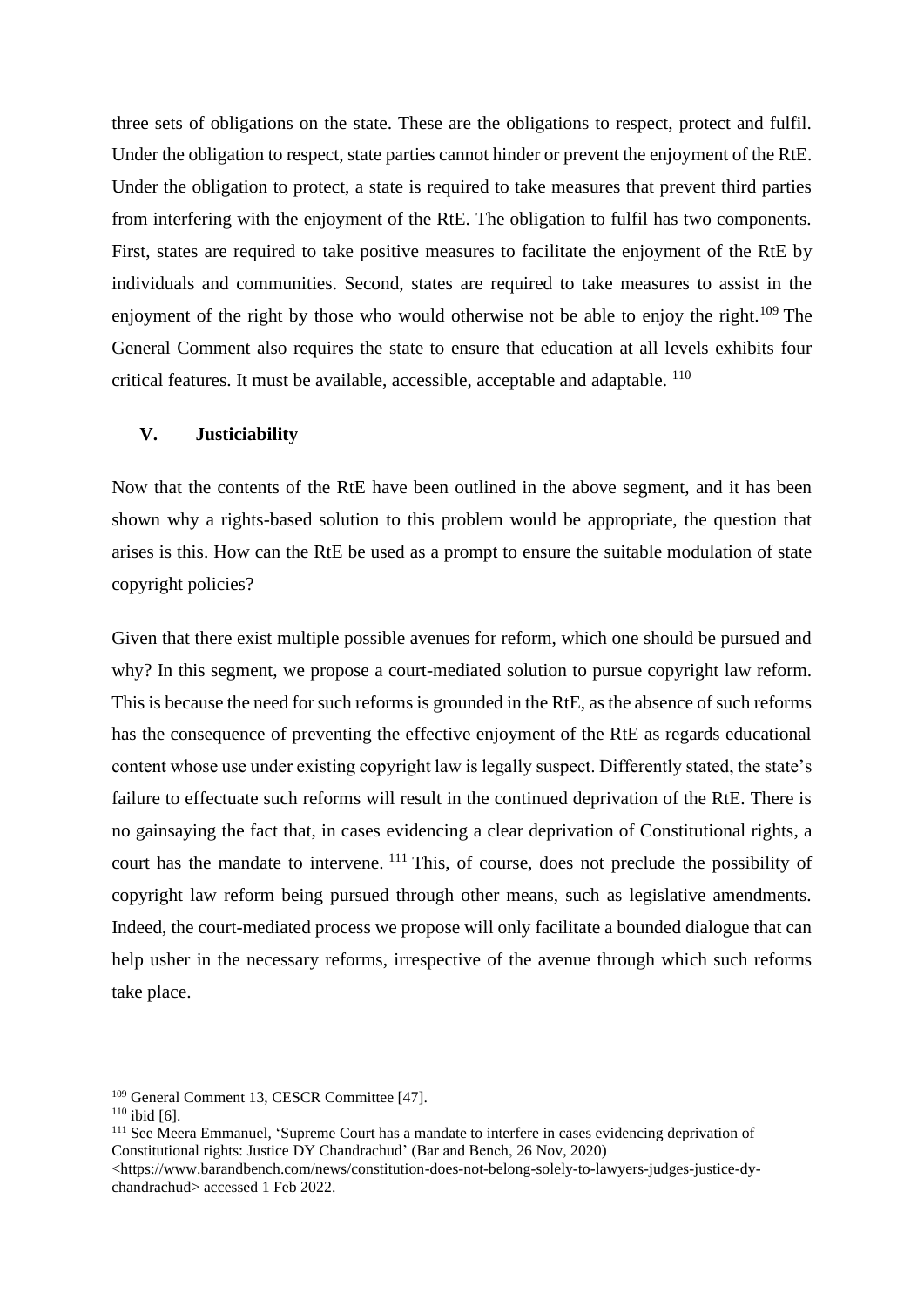The next question that arises is this. Given that the RtE is a right whose enjoyment entails complex questions of resource allocation and priority setting, how can a court, given its institutional constraints, ensure the meaningful operationalization of the right? One possible answer to this conundrum would be the adoption of a dialogic model. Under this approach, the court would enter into a dialogue with the relevant organ of the government, so as to encourage them to adopt a solution that vindicates the right at issue. In cases involving socioeconomic rights, Indian courts have adopted dialogic solutions in the past. Illustratively, the SC entered into a dialogue with the government to ensure implementation of existing food schemes, in the celebrated right to food case.<sup>112</sup> Some High Courts also resorted to this approach in ensuring a more robust governmental response to the challenges posed by COVID-19.<sup>113</sup> In a recent judgment concerning the interpretation of a set of provisions in the Insolvency and Bankruptcy Code, the SC endorsed the value of a dialogic approach in the following terms: "It is through the instrumentality of an inter-institutional dialogue that the doctrine of separation of powers can be operationalized in a nuanced fashion. It is in this way that the Court can tread the middle path between abdication and usurpation."<sup>114</sup>

However, the key drawback of the dialogic approach is that it does not offer a framework within which the dialogue must take place – the bounds within which it must be conducted and the goals it should seek to secure. <sup>115</sup> It is here that Sandra Fredman's bounded deliberative approach becomes useful. She recognizes that a court cannot compel the government to opt for the court's chosen policy preferences. However, it can require the government to justify why particular preferences have been made in light of other competing principles and exact accountability.<sup>116</sup> More importantly, the dialogue is bounded by the human rights at stake. The approach accommodates the possibility of reasonable disagreement between the court and the government, as long as the human rights at issue are appropriately vindicated. <sup>117</sup>

<sup>112</sup> PUCL v Union of India WP (C) No. 196/2001 (Indian SC)

<sup>113</sup> Gautam Bhatia, 'Coronavirus and the Constitution –XXVIII: Dialogic Judicial Review in the Gujarat and Karnataka High Courts' Indian Constitutional Law and Philosophy (24 May 2020) [<https://indconlawphil.wordpress.com/2020/05/24/coronavirus-and-the-constitution-xxviii-dialogic-judicial](https://indconlawphil.wordpress.com/2020/05/24/coronavirus-and-the-constitution-xxviii-dialogic-judicial-review-in-the-gujarat-and-karnataka-high-courts/)[review-in-the-gujarat-and-karnataka-high-courts/>](https://indconlawphil.wordpress.com/2020/05/24/coronavirus-and-the-constitution-xxviii-dialogic-judicial-review-in-the-gujarat-and-karnataka-high-courts/) accessed 1 February 2022; Aakanksha Saxena, 'Coronavirus and the Constitution –XXXIII: N-95 Masks and the Bombay High Court's Dialogic Judicial Review [Guest Post]' Indian Constitutional Law and Philosophy (28 June 2020)  $\lt$ https://indconlawphil.wordpress.com/2020/06/28/coronavirus-and-the-constitution-xxxiii-n-95-masks-and-the[bombay-high-courts-dialogic-judicial-review-guest-post/>](https://indconlawphil.wordpress.com/2020/06/28/coronavirus-and-the-constitution-xxxiii-n-95-masks-and-the-bombay-high-courts-dialogic-judicial-review-guest-post/) accessed 1 February 2022.

<sup>114</sup> *Gujarat Urja Vikas Nugam Limited v Amit Gupta*, 2021 SCC [OnLine](http://www.scconline.com/DocumentLink/E6creG7Q) SC 194 [170].

<sup>115</sup> Fredman (n 87) 66.

<sup>116</sup> Fredman (n 87) 91.

<sup>117</sup> Fredman (n 87) 92.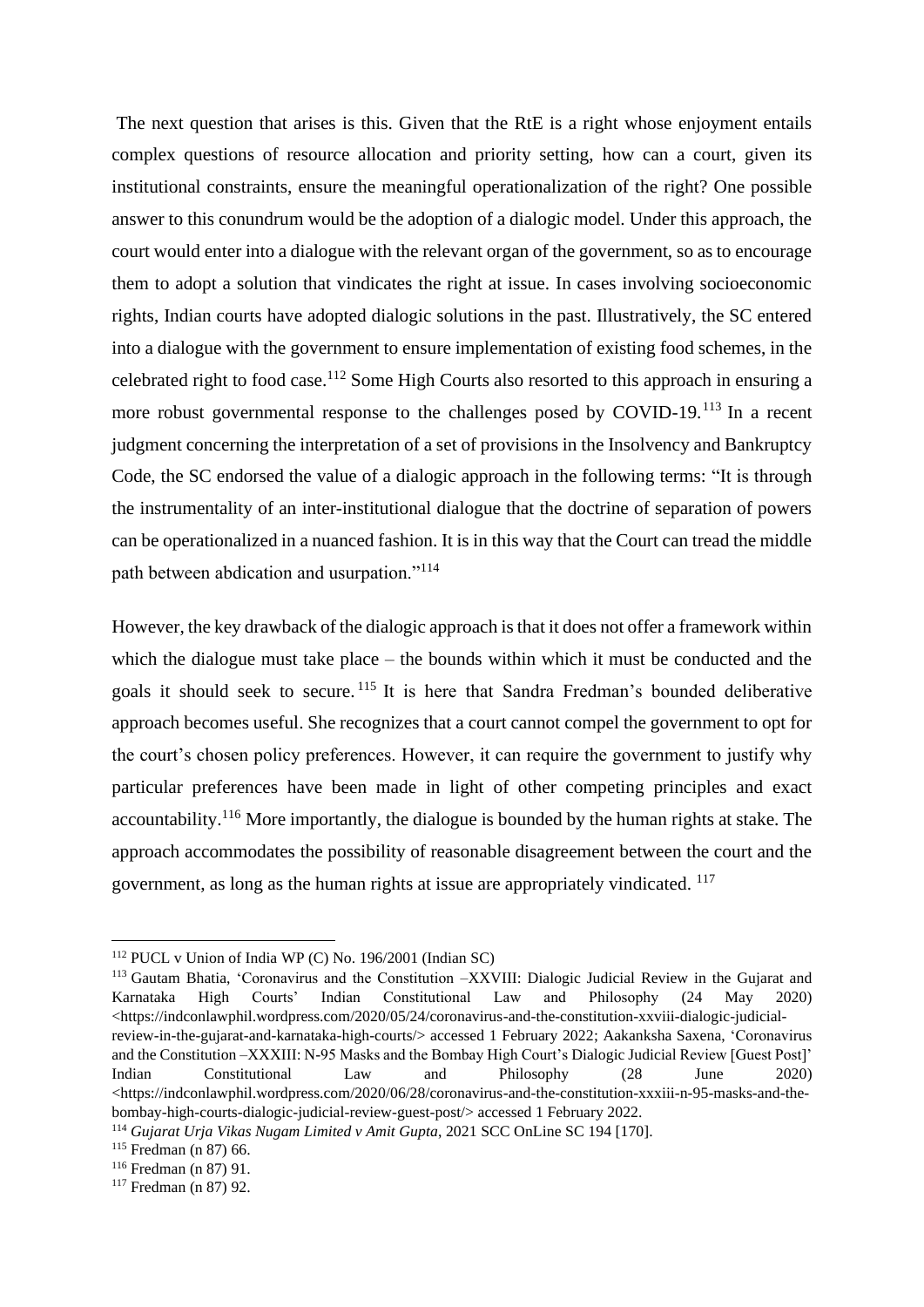Drawing on this approach, the Court can set the contours of the RtE, as described above, as the bounds of the dialogue. It can supplement this analysis with an articulation of possible changes that the government can make to its copyright policies, to ensure that it is in conformity with the RtE. It can indicate to the government that the issuance of Creative Commons Licenses, for instance, appears to be an efficacious solution. It can also suggest other measures to the government, such as relaxing copyright licensing standards, amending the Copyright Act to bring in exceptions that suitably facilitate digital education and innovative learning or amendments to the RtE Act, to ensure that copyright law should not come in the way of the effective enjoyment of the RtE.

Given a Court's institutional limitations, it cannot conclusively determine what reforms should be pursued to ensure the vindication of the RtE. Equally, given that the need for the attenuation of the copyright barrier is directly traceable to the government's obligation to respect the RtE, the Court can ensure that the government devises and implements ways and means of ensuring the robust enjoyment of the RtE. To this end, the Court can reject any proposals that it feels do not attain this objective.<sup>118</sup>

In the *suo motu* proceedings initiated by the Supreme Court in light of the consequences flowing from the second wave of the pandemic, the Court used the bounded deliberative approach as the structuring framework for its analysis. It held that it was deploying this approach so that the Union and state governments could offer the rationale for their policy choices. It held that the dialogue would be bounded by the right to equality and the right to life.<sup>119</sup> It pertinently held in its order issued on  $31<sup>st</sup>$  May<sup>120</sup>, that the Central Government's decision to substitute the policy of directly providing free vaccination to eligible citizens under the first two phases, with a decision to outsource the procurement and distribution of vaccines to state governments under the third phase was *prima facie* irrational and arbitrary. <sup>121</sup> It had also expressed doubts as to the Constitutionality of the Centre's decision to decentralize the task of procuring vaccines to the states and had noted that this could "place severe burdens, particularly on States/UTs suffering from financial distress."<sup>122</sup>

<sup>118</sup> Rahul Bajaj, 'Towards Using the Right to health to prevent Constitutionally Intolerable Denial of Access to Patented Drugs' MPhil in Law Thesis (2020) [<https://spicyip.com/wp-content/uploads/2021/08/Bajaj-MPhil-in-](https://spicyip.com/wp-content/uploads/2021/08/Bajaj-MPhil-in-Law-Thesis.pdf)[Law-Thesis.pdf>](https://spicyip.com/wp-content/uploads/2021/08/Bajaj-MPhil-in-Law-Thesis.pdf) accessed 1 February 2022.

<sup>&</sup>lt;sup>119</sup> In Re: Distribution of Essential Supplies and Services during Pandemic, Suo Motu Writ Petition (Civil) No.3 of 2021, order dated 30.4.2021 [5].

<sup>120</sup> ibid, order dated 31.5.2021 [2].

<sup>121</sup> ibid [20].

 $122$  ibid [30] - [31].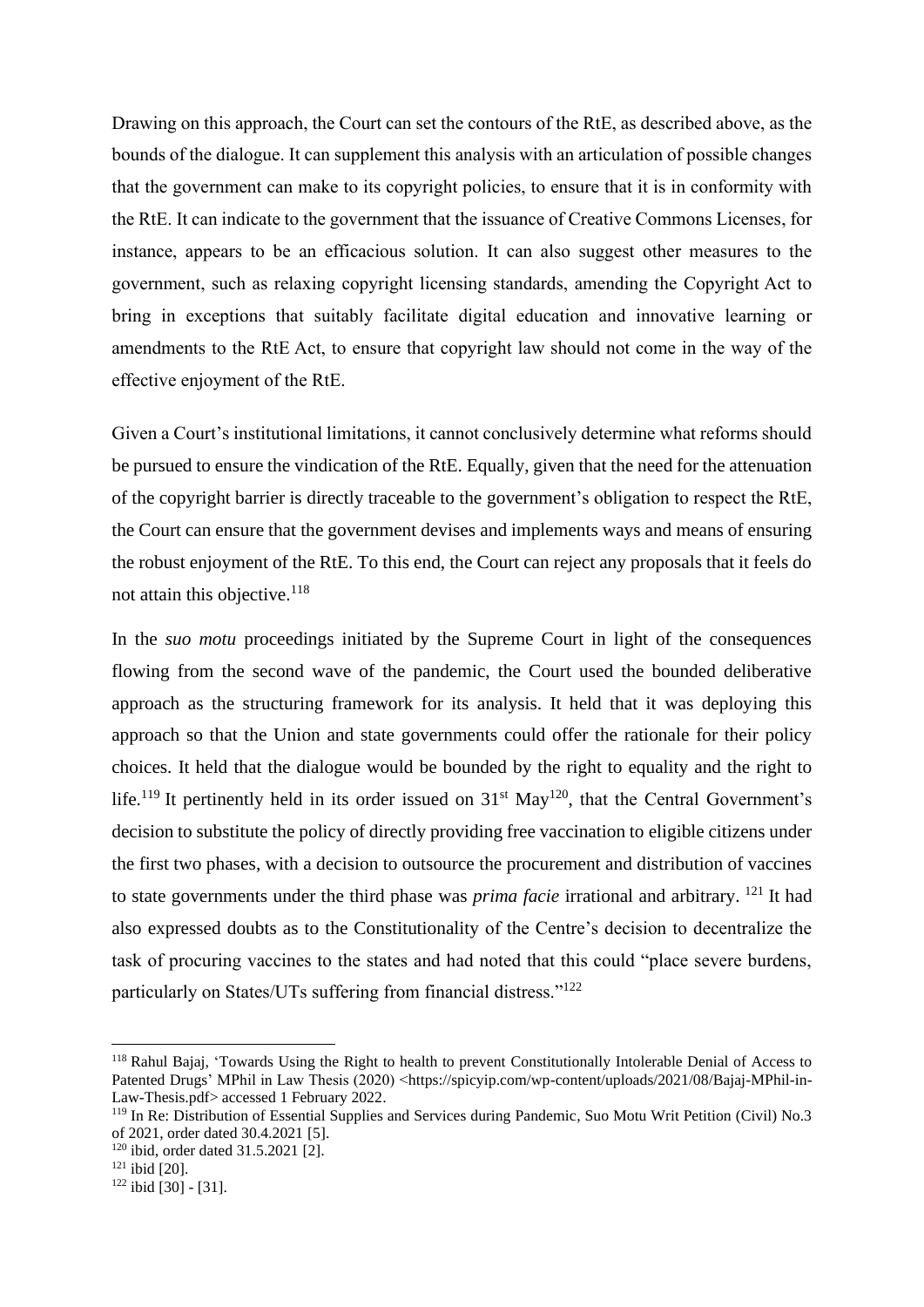Soon after this order, the Centre decided to centralize the procurement of vaccines and to make them available to all individuals above the age of 18, free of charge. As Gautam Bhatia notes, it is impossible to precisely quantify the extent to which this policy shift was prompted by the Supreme Court's orders. However, it is clear that the Court's three orders of  $27<sup>th</sup>$  April,  $30<sup>th</sup>$ April and 31<sup>st</sup> May played a significant role and "vindicate the Court's bounded-dialogic approach towards the exercise of judicial review over the management of the pandemic." $123$ This example powerfully demonstrates the utility of the bounded deliberative model to nudge the executive into acting in a constitutionally compliant fashion.

Further, the landmark Delhi High Court judgment in the *DU photocopy case* represents an excellent example of the way the RtE can be used by a court as a prompt to push for the reorientation of copyright law. As Emmanuel Oke notes, while the Court did not explicitly invoke the right to education, it emphasized the importance of education in the following terms: "education is the foundation on which a progressive and prosperous society can be built."<sup>124</sup> It stated that there is a need to promote "equitable access to knowledge to all segments of the society, irrespective of their caste, creed and financial position," with: "the more indigent the learner, the greater the responsibility to ensure equitable access."  $125$  As Oke points out, the Court's approach is "consistent with the incorporation of a right-to-education perspective into the interpretation of copyright law." <sup>126</sup> This, he explains, is because the government is obligated to respect the RtE by ensuring that teachers and students are able to freely make copies of educational content, without any arbitrary restrictions, as long as it is fit for an educational purpose.<sup>127</sup> Ruth Okediji similarly notes with reference to the *DU photocopy case* that, while not explicitly referencing the RtE, "an Indian Court interpreted the Indian Copyright Act in a manner that arguably implements the right to education and the right to participate in cultural life."<sup>128</sup>

In the same vein, students who are unable to access copyrighted content owing to restrictive copyright policies or inappropriately framed educational exceptions can use the RtE to argue

 $123$  Gautam Bhatia, 'Coronavirus and the Constitution – XXXVII: Dialogic Review and the Supreme Court (2)' Indian Constitutional Law and Philosophy (3 June 2021) [<https://indconlawphil.wordpress.com/2021/06/03/coronavirus-and-the-constitution-xxxvii-dialogic-review](https://indconlawphil.wordpress.com/2021/06/03/coronavirus-and-the-constitution-xxxvii-dialogic-review-and-the-supreme-court-2/)[and-the-supreme-court-2/>](https://indconlawphil.wordpress.com/2021/06/03/coronavirus-and-the-constitution-xxxvii-dialogic-review-and-the-supreme-court-2/) accessed 1 February 2022.

<sup>124</sup> DU Photocopy case (Division Bench judgment) (n 33) [30].

<sup>125</sup> ibid.

<sup>126</sup> Emmanuel Oke, 'The right-to-education responsibilities of book publishing companies' (2018) Indian Journal of Law and Technology 14.

 $127$  ibid.

<sup>128</sup> Ruth L. Okediji, 'Does intellectual property need human rights' (2018) 51 NYUJ Int'l L. & Pol. at 54.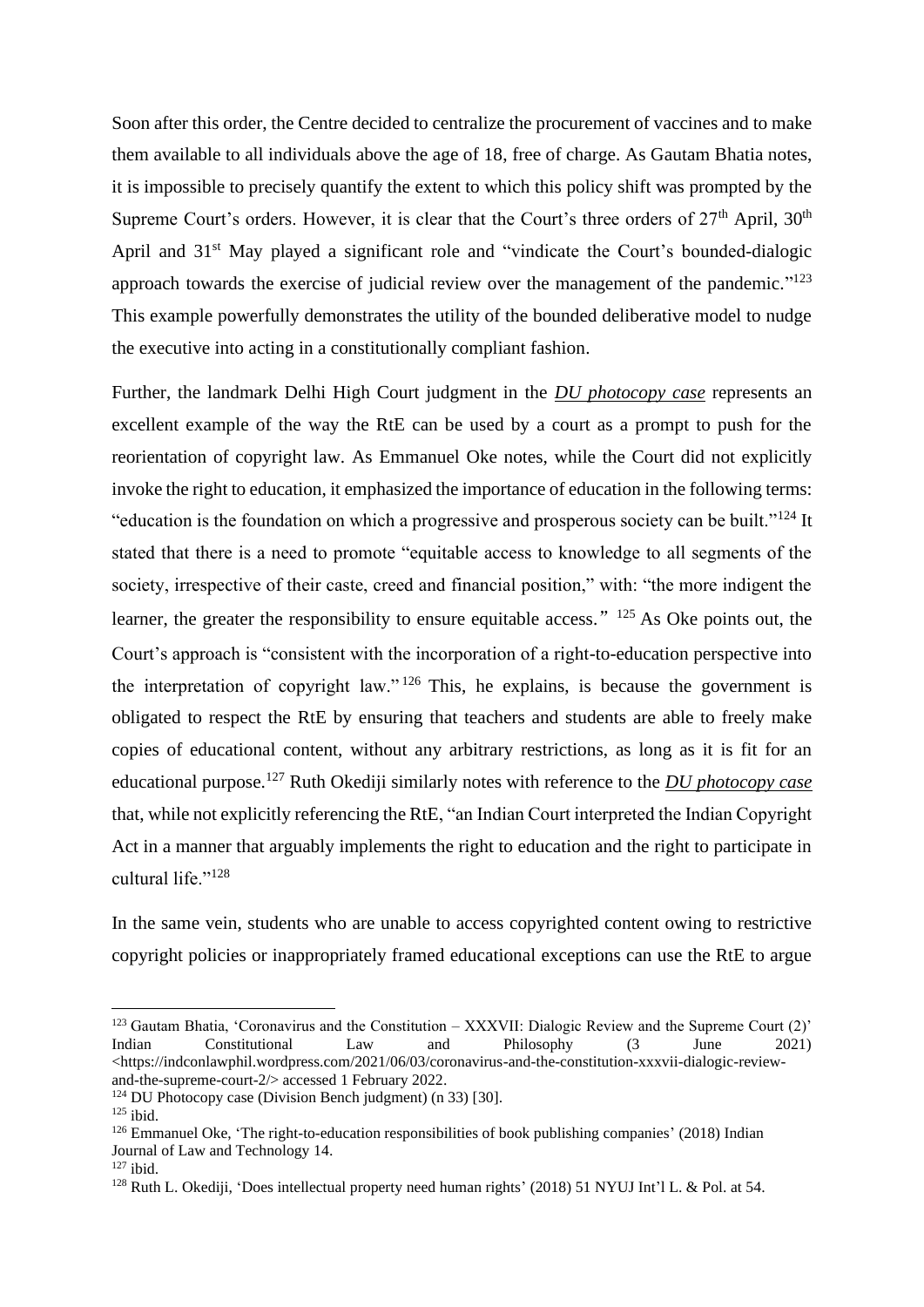that the status quo violates the government's obligation to respect the RtE. The Court can use the RtE and the state's obligations flowing from it as the basis to ask the government to relax its copyright policies and modify existing fair dealing exceptions. Given that all statutes must be compliant with fundamental rights, it can also return a prima facie finding that the fair dealing educational exceptions at present appear inconsistent with the Supreme Court's understanding of the RtE and therefore merit revisitation.

## **VI. Conclusion**

Justice Endlaw in the *DU Photocopy Case*, cited an article<sup>129</sup> to emphasise the similarity of free speech and copyright goals by noting that copyright is meant to foster and not restrict the "*harvest of knowledge, motivate the creative activity of authors and inventors in order to benefit the public.*<sup>"130</sup> This reasoning evidently highlights that the goal of copyright is served insofar as compensation to creators operates as a means for greater public welfare. The exercise of user rights under Section 52 of the Copyright Act serves an important social purpose. Users are entitled to exercise these rights to the extent justified by their stated purpose.<sup>131</sup> User rights were given an extensive interpretation in this case by relying on the German Federal SC in *Re. the Supply of Photocopies of Newspaper Articles by Public Library<sup>132</sup>* to bolster the conclusion that "*the freedom to operate and the reproduction rights of authors were restricted in favour of freedom of information.*" Justice Endlaw noted in this regard that no extraneous limitations could be read into Section 52 by Courts inquiring into whether the rights of the authors were unreasonably prejudiced since the legislature would be presumed to have already determined otherwise by enacting Section 52 and the purposes mentioned therein.

With the shift of at least some educational activities online, copyright claims may need to be restricted in a manner that they do not curtail the very activities that justify the existence of copyright, and which copyright law is ostensibly intended to enable.<sup>133</sup> A purposive approach to substantive technological neutrality entails interrogating the application of the law in a

<sup>129</sup> Shamnad Basheer, Debanshu Khettry et al. 'Exhausting Copyrights and Promoting Access to Education: An Empirical Take' (2012) 17 Journal of Intellectual Property Rights  $\text{chttp://non.niscair.res.in/bitstream/123456789/14461/1/JIPR%2017(4)\%20335-347.pdf}$  accessed 1 February 2022.

<sup>130</sup> DU Photocopy case (Single Judge Bench) (n 31) [80].

<sup>&</sup>lt;sup>131</sup> DU Photocopy case (Single Judge Bench) (n 31).

<sup>132</sup> (2000) ECC 237.

<sup>&</sup>lt;sup>133</sup> Carys J. Craig, 'Technological Neutrality: Recalibrating Copyright in the Information Age' (2016) 17 Theor. Inq. L. 601.